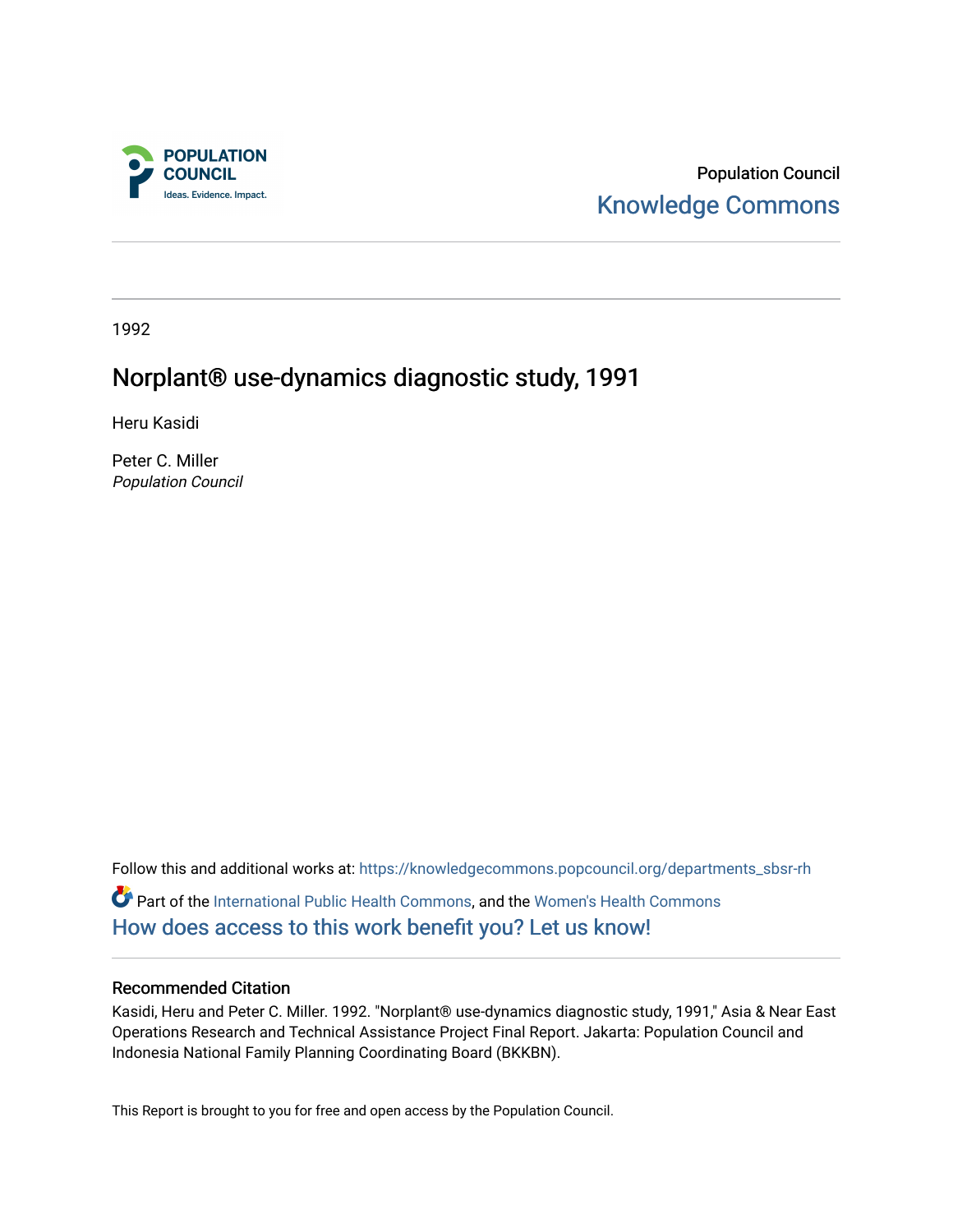# **NORPLANT USE-DYNAMICS DIAGNOSTIC STUDY, 1991**

## **FINAL REPORT**

### **INDONESIA**

Heru Kasidi and Peter C. Miller

PC in-house project #6592

# **NATIONAL FAMILY PLANNING COORDINATING BOARD (BKKBN)**

# **THE POPULATION COUNCIL**

ASIA & NEAR EAST OPERATIONS RESEARCH AND TECHNICAL ASSISTANCE PROJECT

May 1992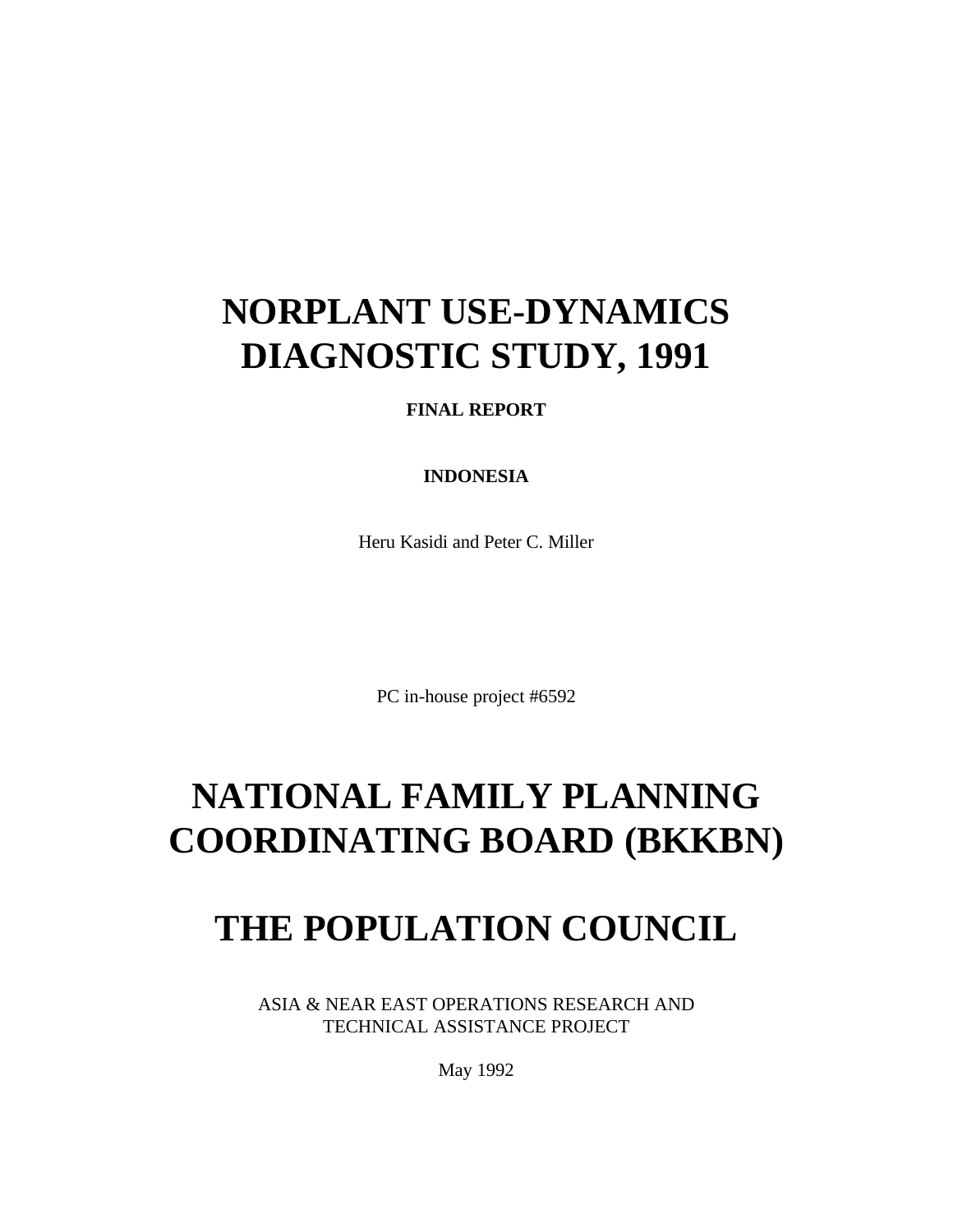## **TABLE OF CONTENTS**

|               |                                                                                                                                                                                                                                                                            | Page                                               |
|---------------|----------------------------------------------------------------------------------------------------------------------------------------------------------------------------------------------------------------------------------------------------------------------------|----------------------------------------------------|
|               | Acknowledgements<br><b>Executive Summary</b>                                                                                                                                                                                                                               | 11<br>111                                          |
| Ι.            | Introduction                                                                                                                                                                                                                                                               | $\mathbf{1}$                                       |
|               | II. Objectives                                                                                                                                                                                                                                                             | 5                                                  |
|               | III. Methods                                                                                                                                                                                                                                                               | 6                                                  |
|               | A. Organization of Fieldwork<br><b>B.</b> Sampling<br>C. Study Limitations                                                                                                                                                                                                 | 6<br>8<br>10                                       |
| IV.           | Results                                                                                                                                                                                                                                                                    | 12                                                 |
|               | A. General Programmatic findings<br>1. Clinic vs. non-clinic service delivery<br>2. Acceptability<br>3. Availability of removals<br>4. Continuation<br>5. Training<br>6. Information<br>7. Quality of services<br><b>B.</b><br>Information for Use-Dynamics Study Planning | 12<br>12<br>14<br>16<br>18<br>21<br>22<br>23<br>26 |
|               | 1. Record keeping<br>2. Ability to locate respondents<br>3. Fieldwork<br>4. Questionnaire design                                                                                                                                                                           | 26<br>28<br>29<br>30                               |
| V.            | <b>Conclusions and Recommendations</b>                                                                                                                                                                                                                                     | 31                                                 |
|               | A. Conclusions<br><b>B.</b> Recommendations                                                                                                                                                                                                                                | 31<br>32                                           |
|               | References                                                                                                                                                                                                                                                                 | 34                                                 |
| <b>Tables</b> |                                                                                                                                                                                                                                                                            | 35                                                 |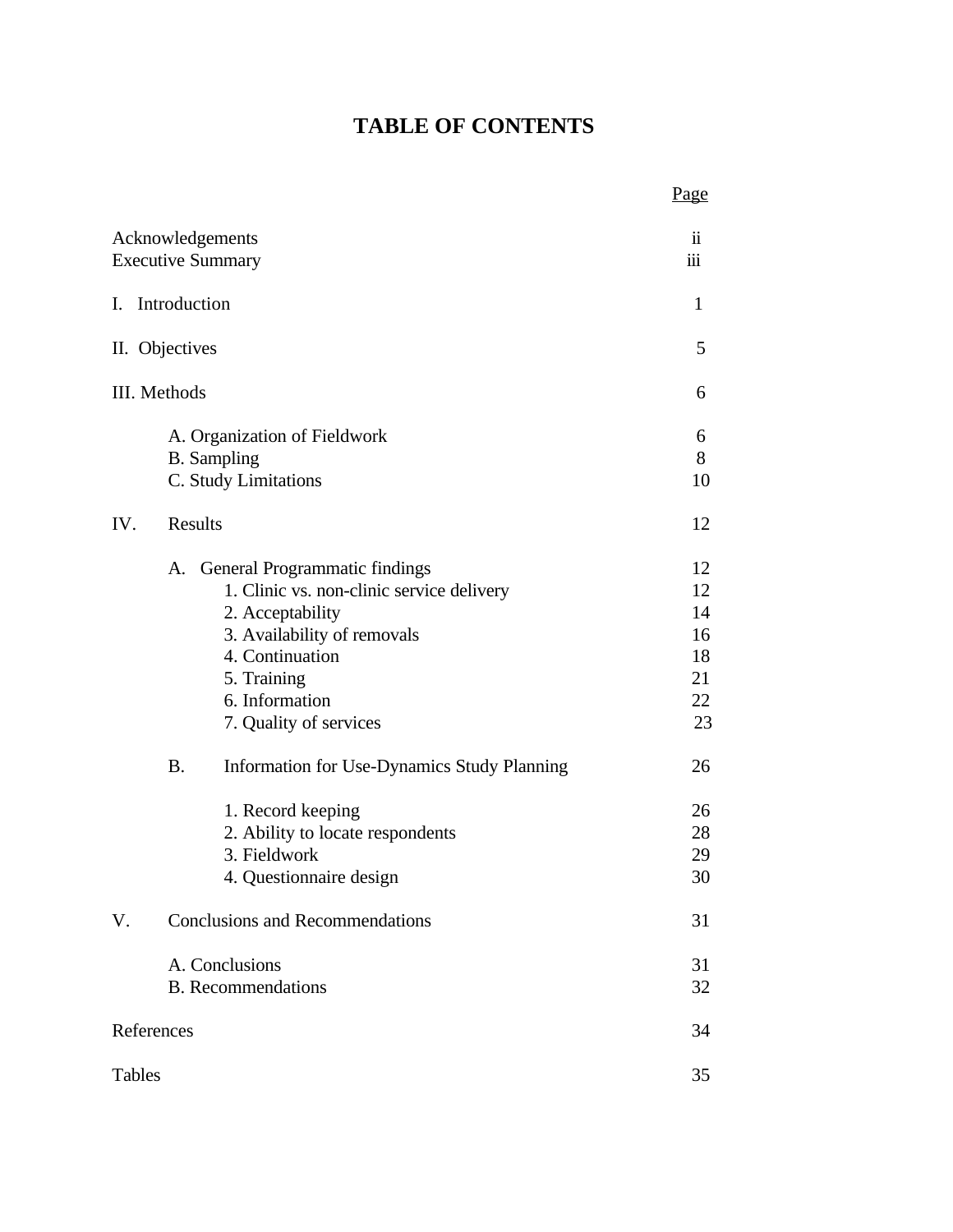## **ACKNOWLEDGMENTS**

This study would not have been possible without the assistance of our colleagues in West Sumatra and West Java, who not only provided us with hospitality and support, but also did much of the work. In West Sumatra, we would particularly like to thank Dr. Faisal R. Djamal of the Department of Public Health, Faculty of Medicine, Andalas University, who organized and supported our work and carried out the follow-up phase, and his colleagues; and Mr. Mohamed Nazir from the West Sumatra office of BKKBN, who helped clear the way for us and accompanied us on our clinic visits, and his colleagues. In West Java, our special gratitude to Dr. Dinan Bratakoesoema of BKS-PENFIN, who accompanied and advised us on our field visits and undertook the follow-up; and Mr. Moch Rodjak of the West Java office of BKKBN, Drs. Imat Fathony Aly of BKKBN/Lebak, and the staff of the Lebak office of BKKBN, who accompanied us and facilitated our work. Thanks also to Dr. Sulayman Sastrawinata, Executive Director of BKS-PENFIN, for helping to make the West Java phase of our work possible.

Equally essential to our work was the consistent and cheerful cooperation of the doctors, bidans, and nurses of the 12 clinics, much of whose valuable time we took, without which we could have learned little. They are too numerous to be named here, but we needed and appreciated all of them.

We are grateful as well to our colleagues at the BKKBN central office and at the Population Council. In particular Dr. Hermini Sutedi, Chief of the Center for Biomedical Research at BKKBN, energetically supported our work. The study also owes a major debt to Dr. Michael Koenig, now undertaking new duties with the Ford Foundation in New Delhi, who helped lay the groundwork for our efforts.

Finally, the United States Agency for International Development not only provided major funding for this study under its Asia and Near East OR/TA contract No. DPE-3030-C-00-0022-00 with the Population Council, but also, particularly in the persons of Dr. John Rogosch and Dr. Kenneth Farr of USAID/Jakarta, helped greatly to clear away roadblocks and to support our work.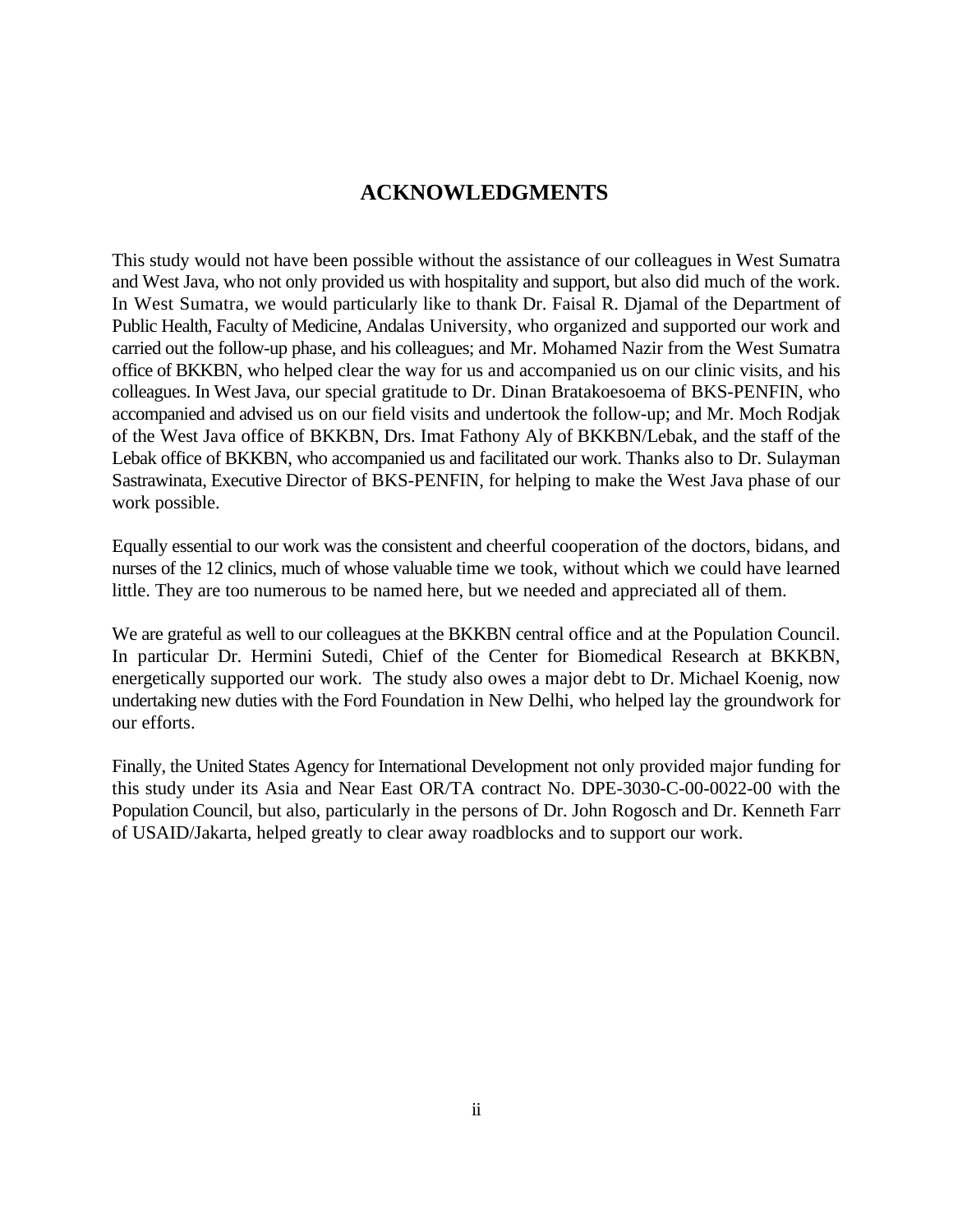## **EXECUTIVE SUMMARY**

After five years of national programmatic use of NORPLANT contraceptive implants, BKKBN plans to implement in 1992 a follow-up study of use-dynamics of implant users in West Java and West Sumatra Provinces, Indonesia, with technical support from the Population Council and implementation support from BKS PENFIN, Bandung, West Java, and Andalas University, Padang, West Sumatra. A "Diagnostic Study" was implemented in October and November, 1991 in order to prepare for that study prior to final approval, and to get some early insights into implant program operations in advance of final results from the main study. This is a summary of findings from that Diagnostic Study.

The Diagnostic Study had two broad objectives: to obtain information to guide development of the larger Use-Dynamics Study, and to supplement existing information on implant service delivery with a field-based observation study to help BKKBN make necessary decisions for its implant program.

The study involved two main activities: field visits to 6 clinics in each of the two provinces, and follow-up interviews with samples of 10 acceptors from each clinic. All field visits involved representatives from the Biomedical Research Center at BKKBN (Heru) and The Population Council (Miller), supplemented by representatives from the provincial BKKBN office and the cooperating research institute. The latter subsequently conducted the follow-up interviews.

Sampling of clinics was purposive, to represent the general experience of the two provinces within logistical constraints. The team interviewed service providers, examined records, and drew samples of acceptors from registration books in each clinic for later follow-up. There was little observation of service provision, and no visits to villages or clients.

The cooperating research institutes later hired and supervised short -term interviewers to locate the 120 sampled acceptors and fill out a 1-page questionnaire indicating success in locating acceptors and subsequent experience with the implants. Results were analyzed at BKKBN.

The primary programmatic findings were as follows:

\* Clinic vs. non-clinic delivery. About 76% of acceptors in both provinces were from "nonclinical" sources, including both "safaris", involving several villages and organized transportation to a central point, and other non-clinical services, usually village-based services.

\* Acceptability. West Sumatra has seen a high rate of early NORPLANT acceptance, followed by a precipitous decline. In Lebak, acceptance began and remains high. Reasons for these patterns should be investigated in the Use-Dynamics Study.

\* Availability of removals. In the centers we visited, capabilities were adequate to meet the expected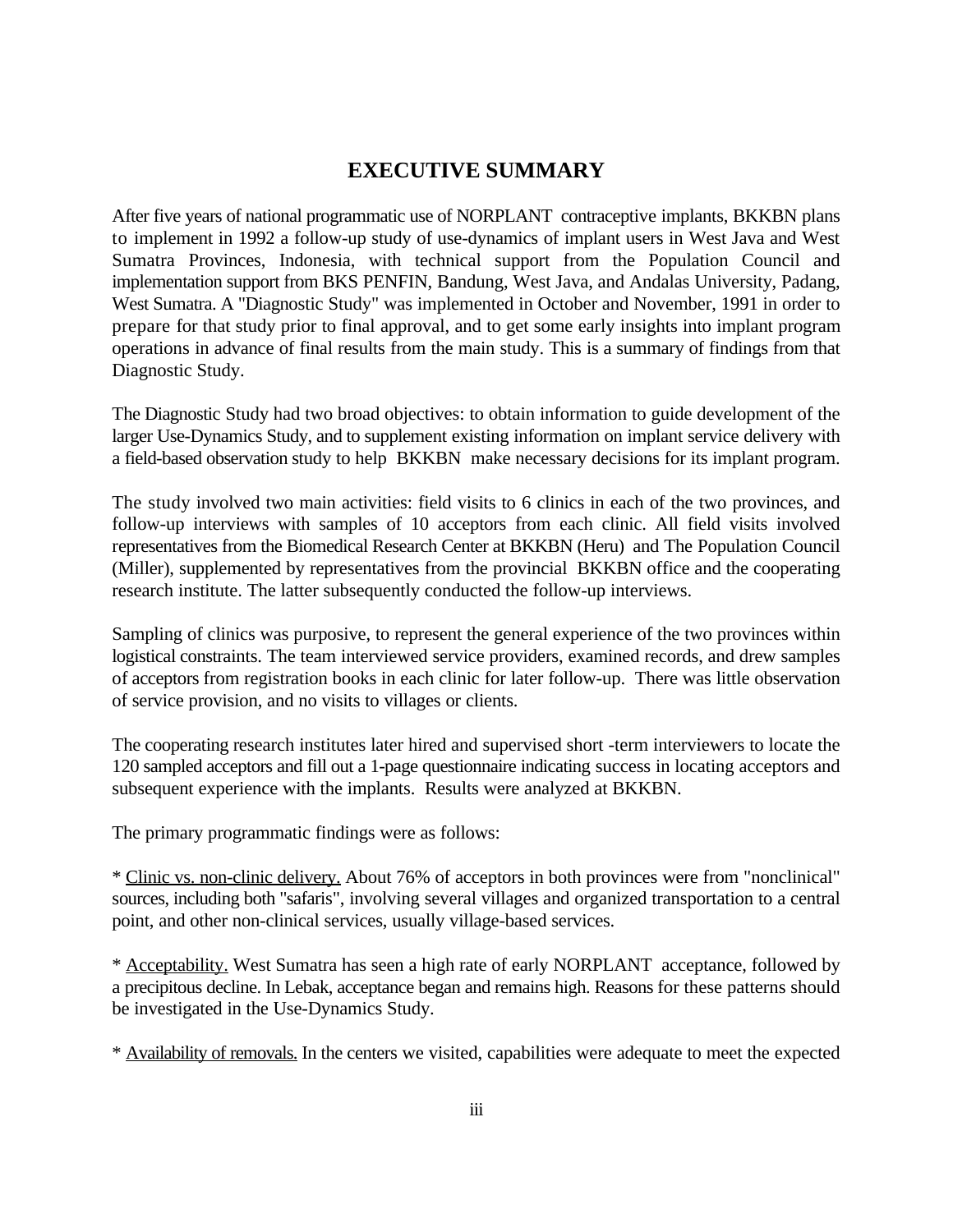demand for 5-year removals. In every visited center at least two providers were performing insertion and removal of implants, and the demand at the busiest centers should not average much more than one per day during 1992 or for the foreseeable future.

\* Continuation. Life-table continuation rates for the 102 acceptors interviewed were .94, .90, .82, and .78 for one to four years, respectively, with standard errors from 3% to 7%. Most women were using NORPLANT for a substantial period, but removal prior to 5 years is realistically available. Menstrual problems constituted the most common reason for removal.

\* Training. In each center visited, between 2 and 6 providers had experience in implant insertion and removal; in many cases, training was local and informal, and emphasized clinical techniques more than counselling and education.

\* Information. There was no written information specifically for implants, either for providers or for clients, available in any center visited. In west Sumatra, this lack of information may have been a major contributor to decreasing implant acceptability. Need for better information was both an observed need by the teams and a need felt by providers.

\* Quality of services. Sufficient numbers of trained providers exist, and there were few supply problems. Providers reported problems with infection at the incision site and difficult removals. Client education and counselling appear to be quite limited. Mechanisms exist for client follow-up and support, but we could not judge their effectiveness. Providers report that insertion in non-clinical settings can adversely affect aseptic technique and time for counselling. Overall quality of care is probably comparable to that for other methods.

Some important findings for planning the Use-Dynamics study were:

\* Record keeping. For all centers, official provincial totals were clearly based on real local data. However, in all centers there was less than a complete sequence of registration books dating back to 1986. K-IV records were found for 79% of sampled acceptor names. In Lebak, each clinic had a separate "helping" acceptor log, which was generally more complete than the register. For the Use-Dynamics Study, gaps in the registers will mean that sampling lists at the clinic level will be incomplete.

\* Ability to locate respondents. Eighty-six percent of sampled acceptors were successfully located. There appears to be a high rate of migration in West Sumatra, so extra funds may be needed to track down women outside the study kabupatens. Some of those lost to follow-up could probably have been found if more time had been available, and it appears that a follow-up rate of 90% - 95% should be achievable.

\* Fieldwork. In both areas, it was possible to locate more acceptors per interviewer per day than was anticipated in the original plan. Proper organization and the assistance of the family planning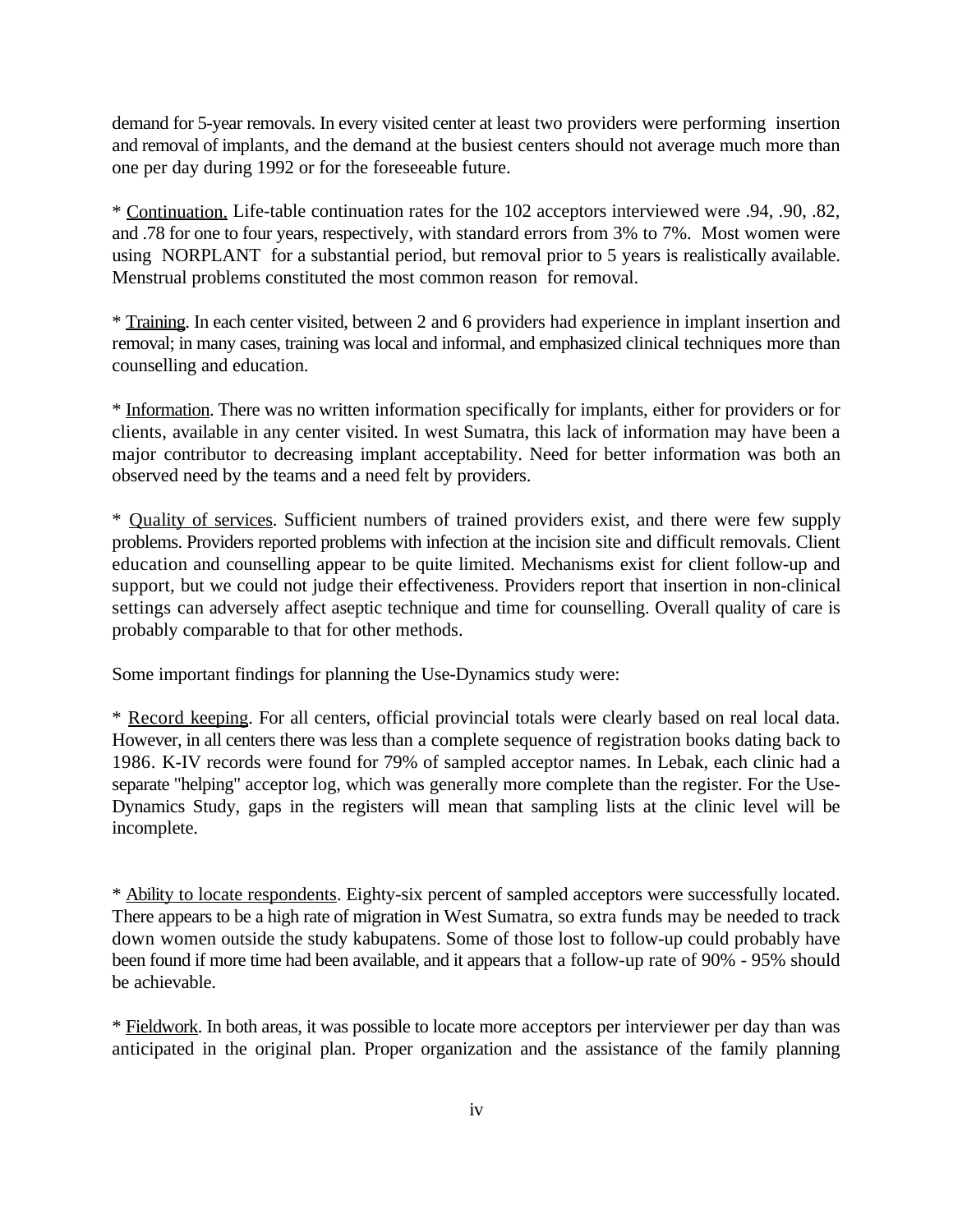fieldworkers appear to be keys to success.

\* Questionnaire. The Diagnostic Study helped in sharpening the original questionnaire draft, which has been appropriately revised.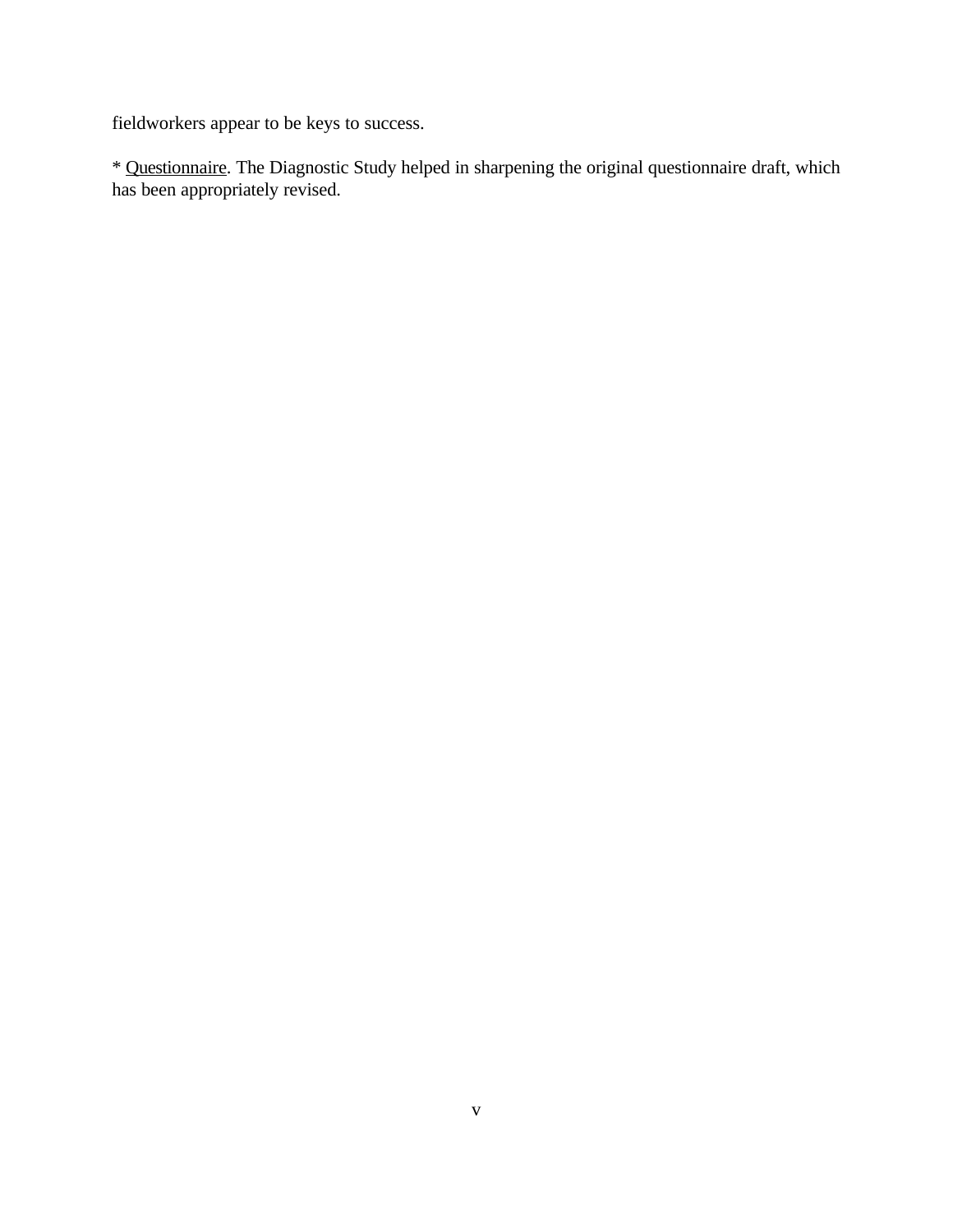## **DIAGNOSTIC STUDY REPORT**

#### **I. INTRODUCTION**

NORPLANT contraceptive implants are the first important, essentially new contraceptive method to be introduced in a generation, since the pill and the IUD first changed the technology of birth control in the 1960s (1). Since then, much has been learned about how specific contraceptives can best be introduced to a population, but with contraceptives which have long been part of programs elsewhere.

Indonesia's national family planning program constitutes the largest and most ambitious introduction of NORPLANT in the world. Following clinical and field trials, NORPLANT was formally introduced into the national program in 1986. Since then, the number of annual NORPLANT insertions has increased rapidly: by December 1991 over a million total insertions had been reported.

Although the Indonesian NORPLANT program is unique in terms of its scale and its pace of expansion, it typifies many of the operational problems that other developing countries are likely to encounter as they expand their NORPLANT programs. Debates have arisen on such issues as what type of personnel are appropriate for insertion and removal, what level of clinical facilities are needed, how to train providers, what information to provide clients, whether NORPLANT is suitable for mass campaigns and other points.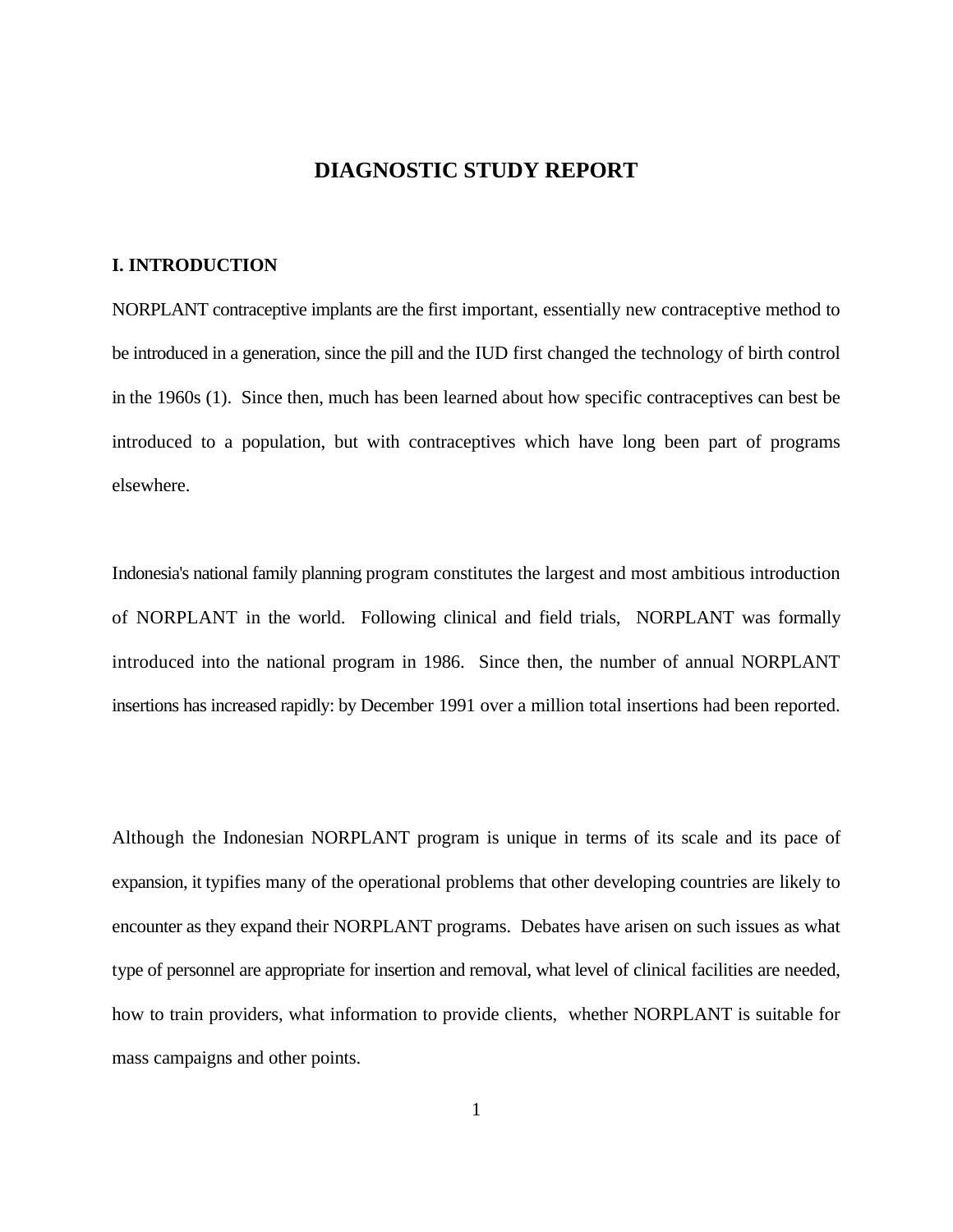Several steps have been taken to address these issues. The National Family Planning Coordinating Board (BKKBN) has addressed some issues on user's experience and service delivery (2) in several provinces. Yayasan Kusuma Buana (YKB) has addressed user experience (3,4) and continuation and removal (5) in selected hospitals among acceptors from the period prior to national programmatic usage, and done observations and interviews in a number of clinics involved in the national program (6). YKB and John Snow, Inc., are now contracted by BKKBN to implement a study in Sumatra to determine how best to keep records of adverse reactions and to ensure removal after the approved 5-year period (7). The BKKBN is particpating in international epidemiologic surveillance of NORPLANT (8), and has plans for other research. Nevertheless, by late 1991 there had been too little study of services or acceptors in the context of national programmatic usage, and much remained to be learned.

During 1991 BKKBN and the Population Council developed plans for "An Evaluation of NORPLANT Use Dynamics in the Indonesian Family Planning Program" to be implemented in West Sumatra and West Java Provinces in 1992, as part of the Council's Asia/Near East Operations Research and Technical Assistance Project, with funding by USAID. The study, which began in December 1991, involves interviewing a sample of 3,275 NORPLANT acceptors in West Sumatra and West Java to obtain life-table rates of continuation and removal by cause, as well as information on acceptor experience, knowledge and attitudes towards NORPLANT, and quality of care, including comparisons between those accepting in clinical vs. non-clinical settings. The study also includes a survey of NORPLANT service providers in the two provinces. The research will be directed and coordinated by BKKBN; field work will be implemented in West Java by BKS-PENFIN,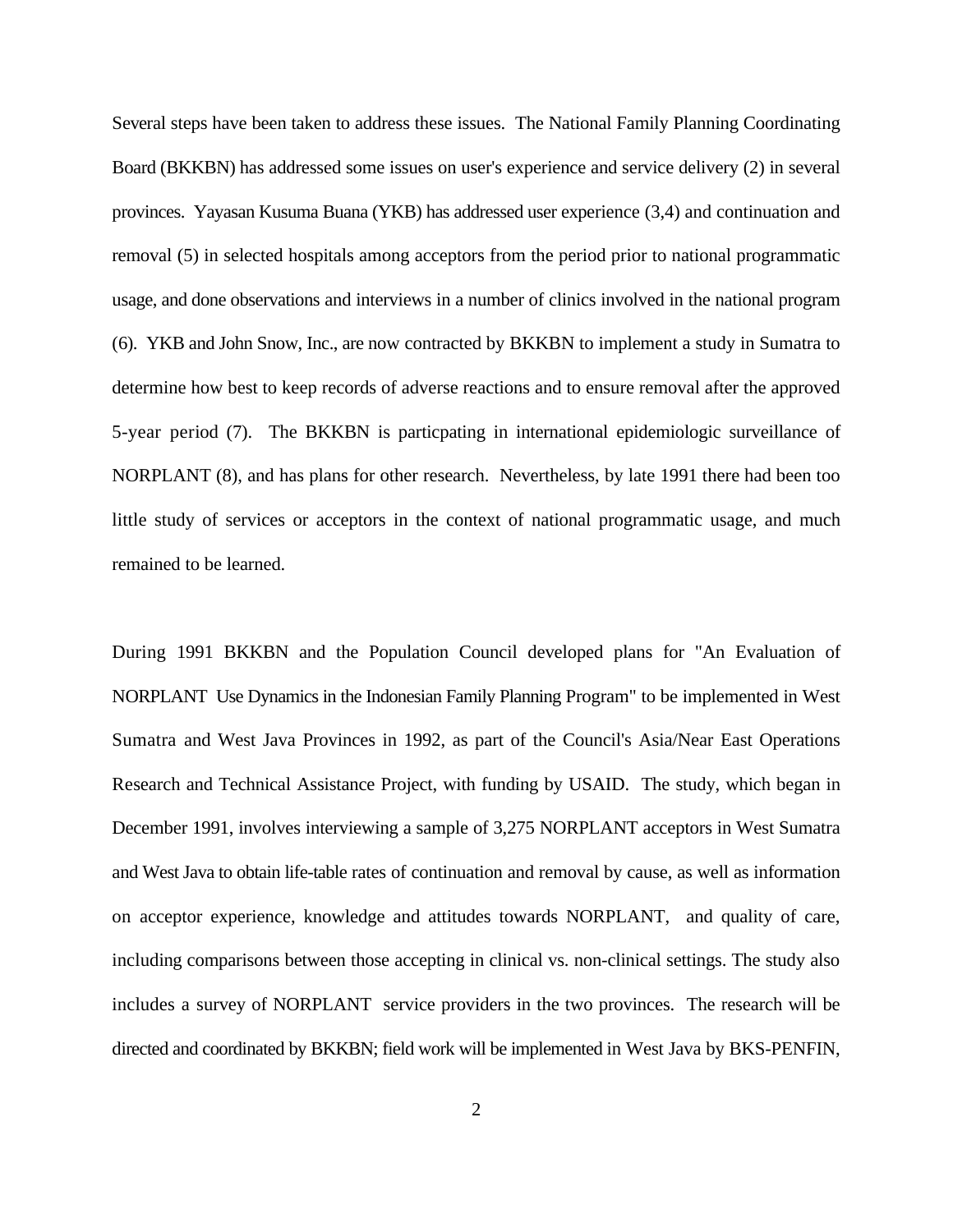a family health research institute in Bandung, and in West Sumatra by the Public Health Department of Andalas University in Padang. In addition, in West Java the Private Sector Group at BKKBN will undertake a systems diagnostic study in coordination with the Use Dynamics Study, thus combining service systems data with the individual-level data from the Use Dynamics Study.

During planning for the Use Dynamics Study, it became apparent that too little was known about record keeping on implant acceptors, whether from clinical or non-clinical sources, and about how to locate acceptors. At the same time, increasing concerns made it particularly important to obtain quick information about the nature of the implant program, especially as the first full year of scheduled 5-year removals approached. Accordingly, a Diagnostic Study to Evaluate the Prevalence of Clinical and Non-Clinical Delivery of NORPLANT in the Indonesian Family Planning Program was developed, and approved by USAID in October, 1991. The study was implemented in October and November, 1991. This is the report on that study.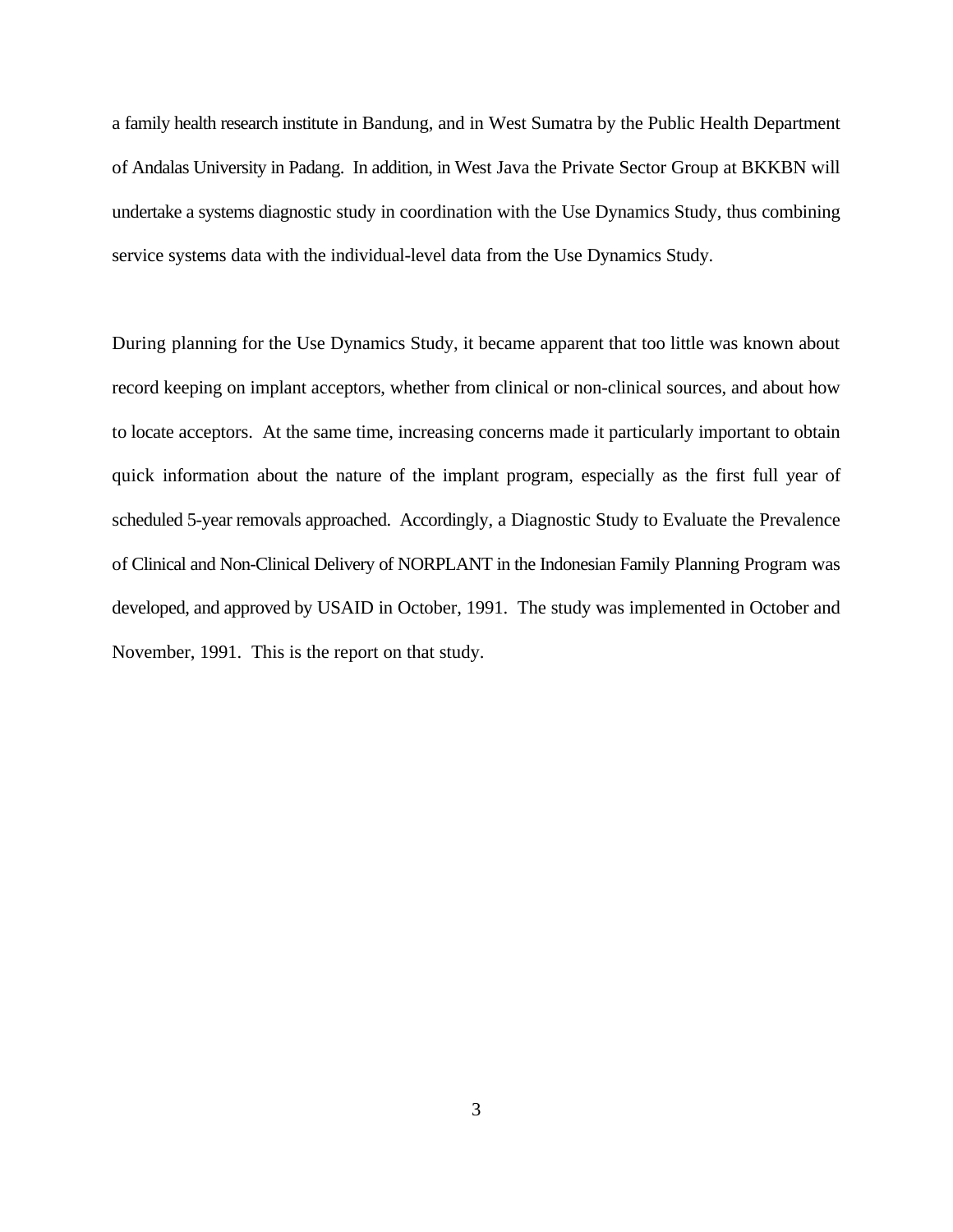#### **II. OBJECTIVES**

The broad objective stated in the Diagnostic Study proposal was "to obtain more information about

the delivery of NORPLANT through mass campaigns."

The Scope of Work indicated that the following information was to be obtained:

1. The completeness and accuracy of the clinic records. This will be accomplished by comparing overall numbers of NORPLANT acceptors through clinic records with service statistics on reported numbers of acceptors in each area. In addition, for each clinic, a random subsample of acceptors will be traced to their residence in order to establish the validity and usefulness of recorded address information.

2. The service delivery source of NORPLANT -- from clinics versus mass programs. Of particular interest is the extent to which source of NORPLANT service delivery varies between geographical areas.

3. The commonness of return to the clinic for complications following insertion, for all acceptors and by source of provision.

4. Levels of reported method removal among women returning to the clinic, for all acceptors and by source of provision.

In fact, the objectives of the study fell into two broad, overlapping types: first, to supplement existing

information with field-based observations on the implant program, with particular reference to the

issue of mass campaign service delivery; and second, to obtain information to guide development of

the larger Use-Dynamics Study, particularly regarding the state of record keeping.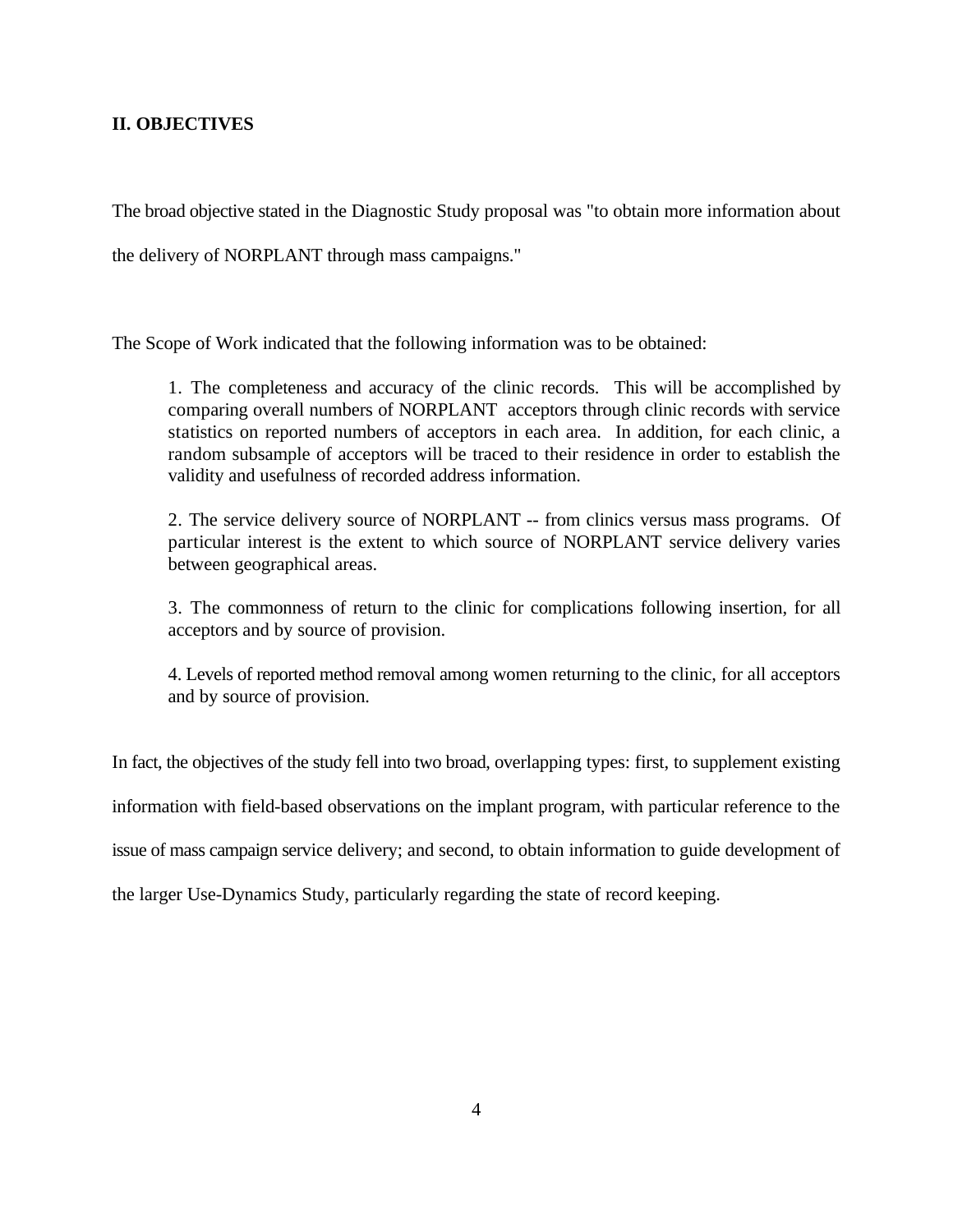#### **III. METHODS**

#### **A. Organization of Fieldwork**

The diagnostic study had two main phases of field activity:

visits to 6 clinics in each of the two provinces, and follow-up interviews with a sample of 120 acceptors, 10 from each clinic.

Dr. Heru, of the BKKBN Biomedical Research Center, and Mr. Miller, of the Population Council, conducted all 12 clinic visits together, accompanied in West Sumatra by representatives of the provincial BKKBN office and Andalas University, and in West Java by representatives of the provincial and regency (kabupaten) BKKBN offices and BKS-PENFIN. The teams met primarily with service providers in the health centers (puskesmas), typically involving interviews with the physician in charge (if available) and a senior bidan (midwife), and briefer dealings with other clinic personnel. The topics of the interview were in general consistent with the objectives of the study, but the specifics evolved over the course of the study and varied somewhat according to the clinic and the interests and knowledge of the clinic personnel. After the interview, the investigators reviewed clinic records in detail, including acceptor registration books, acceptor cards (K-IV records), and any other records which might be useful. Ten acceptors were sampled at each clinic, usually from the registration books. K-IV record files were searched to determine how many of the cards could be found, and what follow-up information was available on each card. The same 10 acceptors were also the sample for the follow-up interviews. Typically a visit took 2 to 3 hours; allowing for travel time, it was generally possible to visit 2 clinics in a day, except for remote clinics.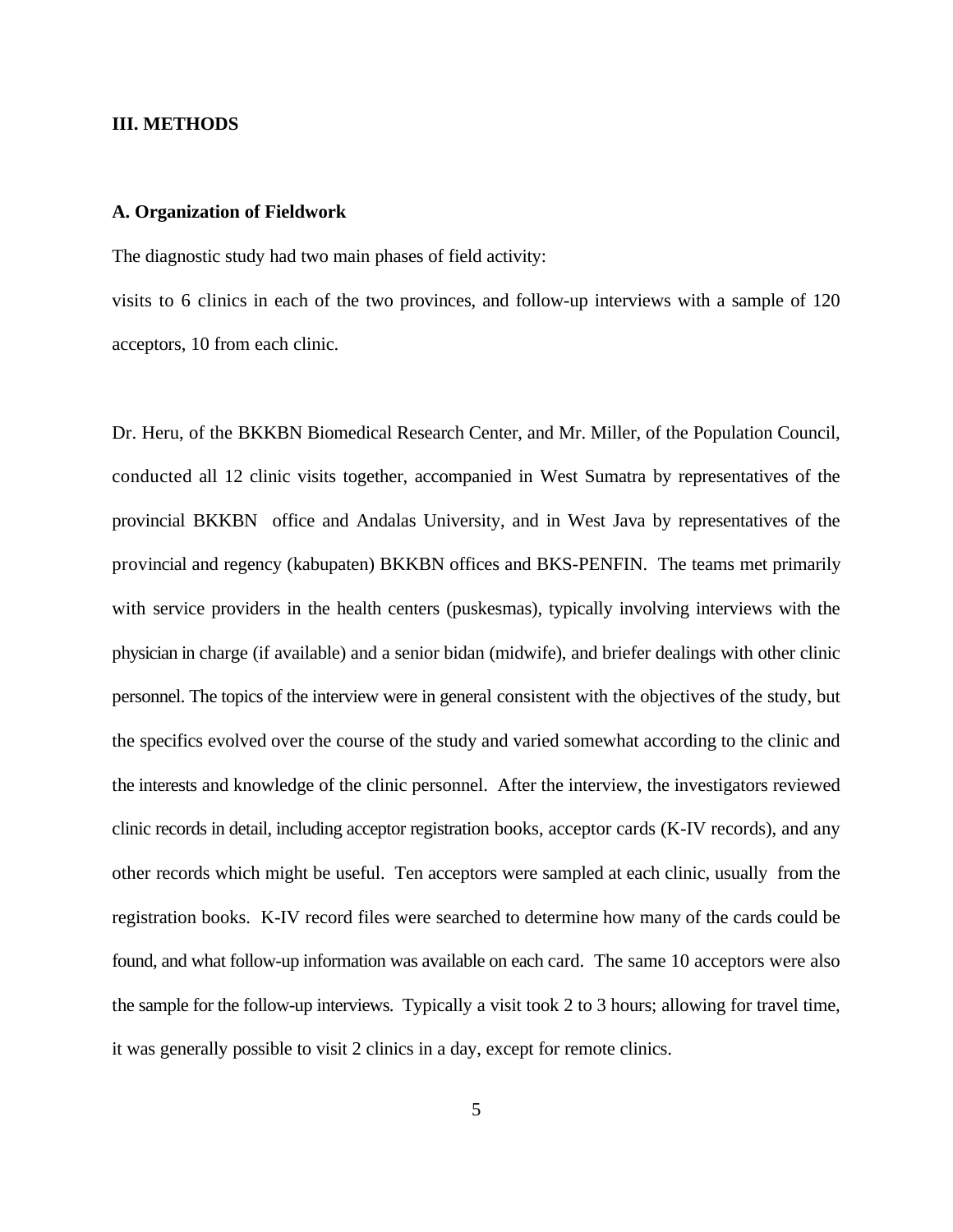The follow-up visits were conducted during the two weeks following the field visits under the direction of Dr. Faisal R. Djamal of Andalas University and Dr. Dinan Bratakoesoema of BKS-PENFIN, respectively. Local interviewers were selected, trained briefly, and given the lists of acceptors in each clinic to locate and interview at their homes, using a two-page set questionnaire. This questionnaire focused on two issues: location of the client (how many revisits, if not found why not, etc.), and whether the implant was still in place (if not, when and why removed). The nature of the interviewers and the field procedures varied according to circumstances. In West Sumatra 6 recent graduates of a local health college were used as interviewers, and each was sent to a different health center, doing 10 interviews each. In West Java, where the study area was at considerable distance from Bandung but where distances were less, local high school graduates were recruited as interviewers and worked as a team, moving from area to area. The completed interview schedules were sent to BKKBN and analyzed centrally.

Fieldwork took place during October and November, 1992, and analysis was completed by early December.

#### **B. Sampling**

West Sumatra and West Java were chosen for the Use-Dynamics study, and therefore for the Diagnostic Study also. West Sumatra has the highest rate of implant acceptance per capita of any province in Indonesia, but also, uniquely in the country, has a striking pattern of very high early acceptance followed by rapidly declining acceptance thereafter (see table 1). Hence it would seem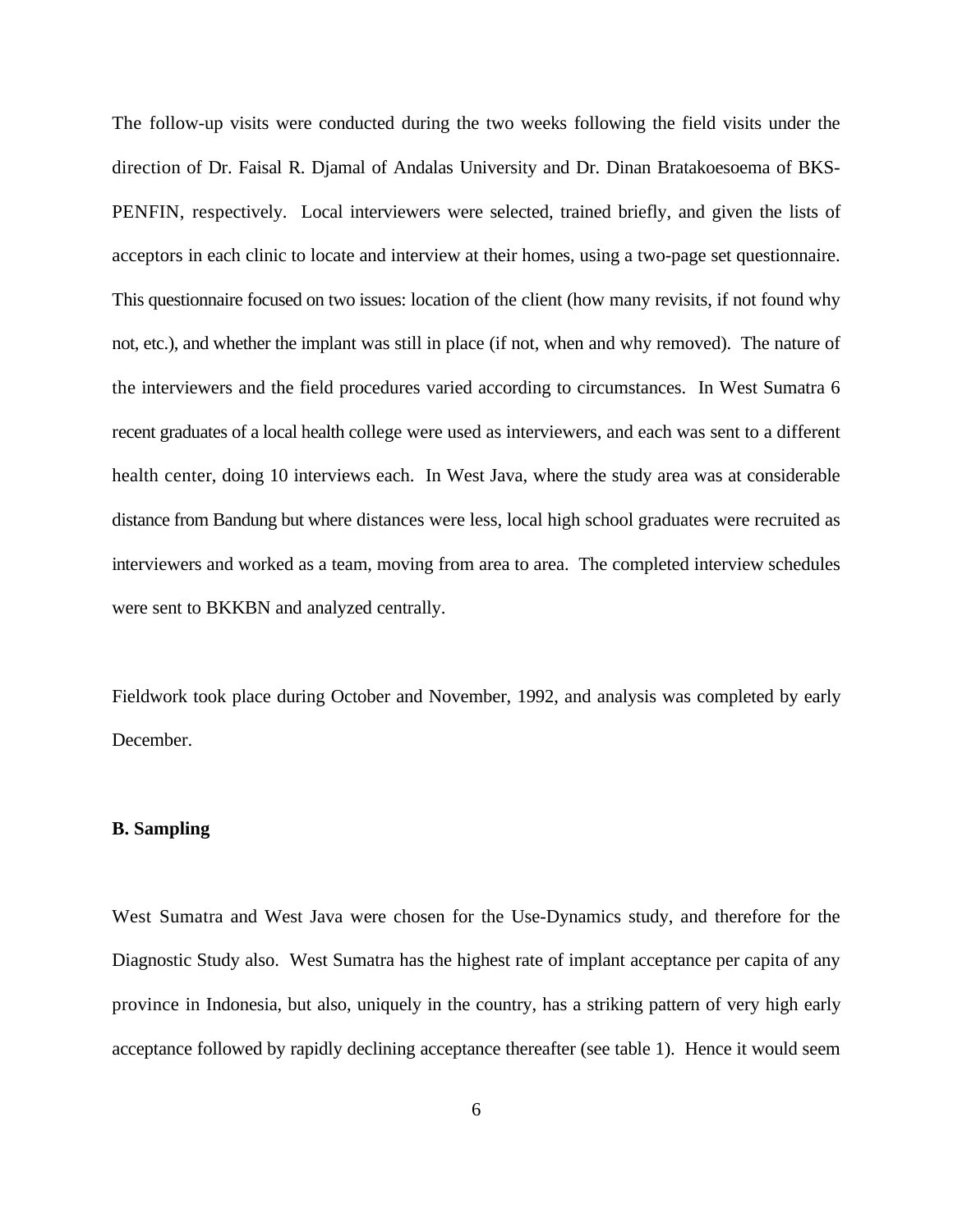that West Sumatra might represent a particularly good example of problems in service delivery leading to declining acceptability. West Java has a middling acceptor-to-population ratio which, like Indonesia as a whole, has steadily increased since the inception of the national program. Lebak, the study regency, was chosen because it had by far the most early acceptors, from late 1986 and early 1987, so follow-up on 5-year users would be possible by early 1992. However, implant acceptance has remained high, so Lebak appears to provide an exceptionally positive example of implant acceptability. The two areas combined therefore contrast in instructive ways.

Three regencies in West Sumatra were chosen, both for the Diagnostic Study and for the Use-Dynamics Study: These were Padang Municipality (which, despite its name, is largely rural), Padang Periaman to the north, and Pesisir to the south. Choice of these regencies underrepresents areas to the interior, and far from Padang; but their experience with implants is fairly close to that of West Sumatra as a whole, both in terms of ratios of implant acceptors to population, and in terms of declining trends in acceptance over time. Judging from official published statistics, they also appear typical of the province in terms of levels of socio-economic development.

Sampling of clinics for the diagnostic study was purposive, using official acceptor data by year and the knowledge of our hosts. We sought a balance between "representativeness" and feasibility of visiting during a short stay. In West Sumatra, clinics were chosen with medium-to-high numbers of acceptors and either patterns of very high initial acceptance followed by rapid subsequent decline, or continued moderate levels of acceptance (see table 2). Clinics in Lebak were chosen for geographic spread around the regency capital, Rangkasbitung.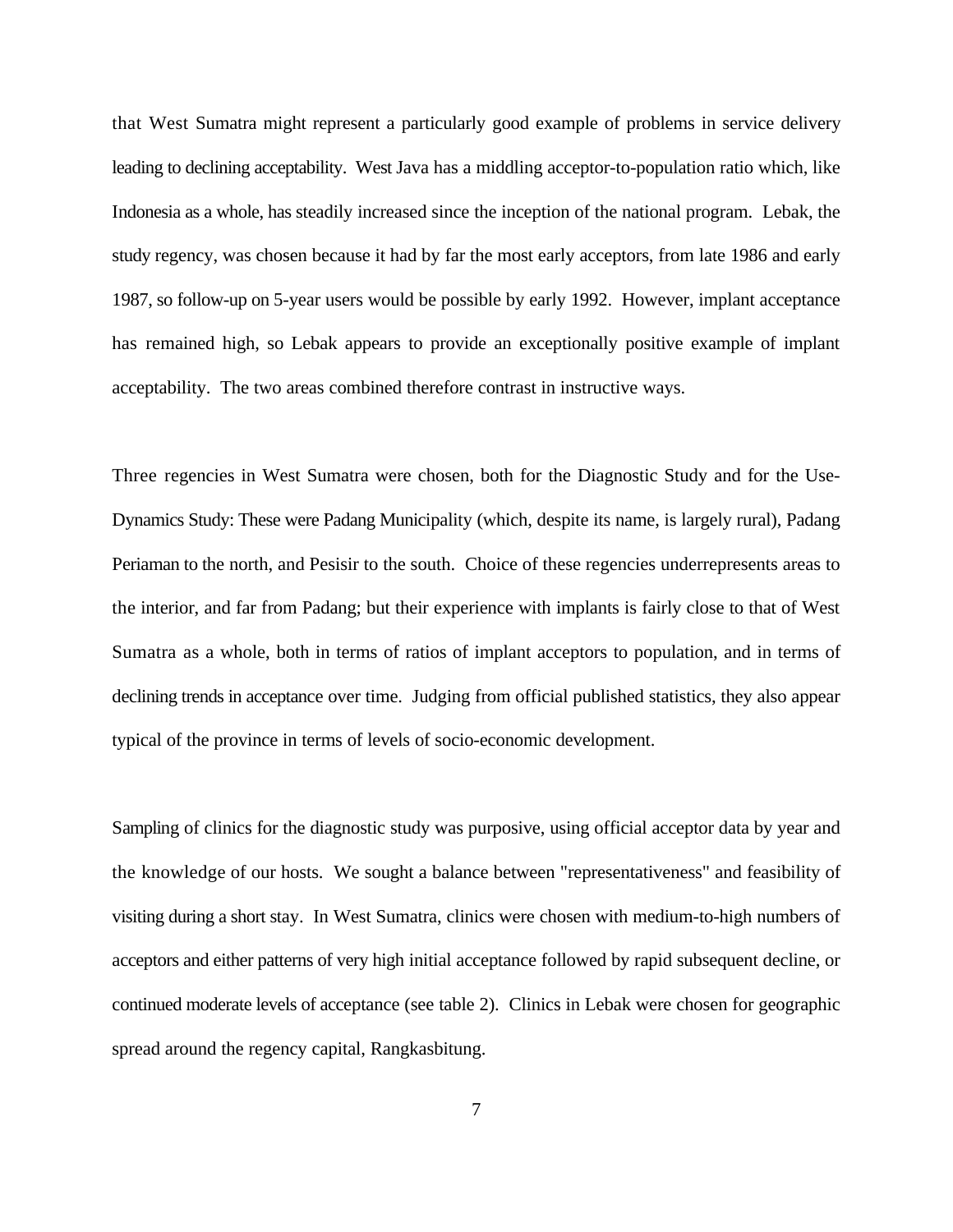Within clinics, acceptors were sometimes sampled with systematic random sampling from registration books within selected years, sometimes at haphazard, depending on available time and circumstances. In any case, no conscious attempt was made to select acceptors according to any particular criteria, except for an attempt to get a broad representation by year of acceptance.

#### **C. Study Limitations**

A study involving 2 provinces, 4 regencies, 12 clinics, and 120 acceptors cannot, regardless of how choices are made, be considered representative of Indonesia or of the two chosen provinces. Two issues stand out here. First, standard errors of estimates involving clinics or acceptors must necessarily be unacceptably high. Second, the areas chosen have clearly exceptional experiences, positive and negative, for Indonesia, as indicated above. Hence any generalizations to Indonesia from this study are extremely hazardous.

Equally important, the perspective of the study is very limited. The viewpoint is entirely from the clinic: no attempt was made to determine client attitudes or concerns, or in other ways to elicit user perspectives on implants. No observations of clinical services were made, either in clinics or at mass campaign activities. Data were obtained only from provider interviews, clinic records, and very limited client interviews.

The study has other limitations as well. Information obtained was not fully consistent between clinics. (This was appropriate, given the exploratory nature of the study; but it limits the precision of the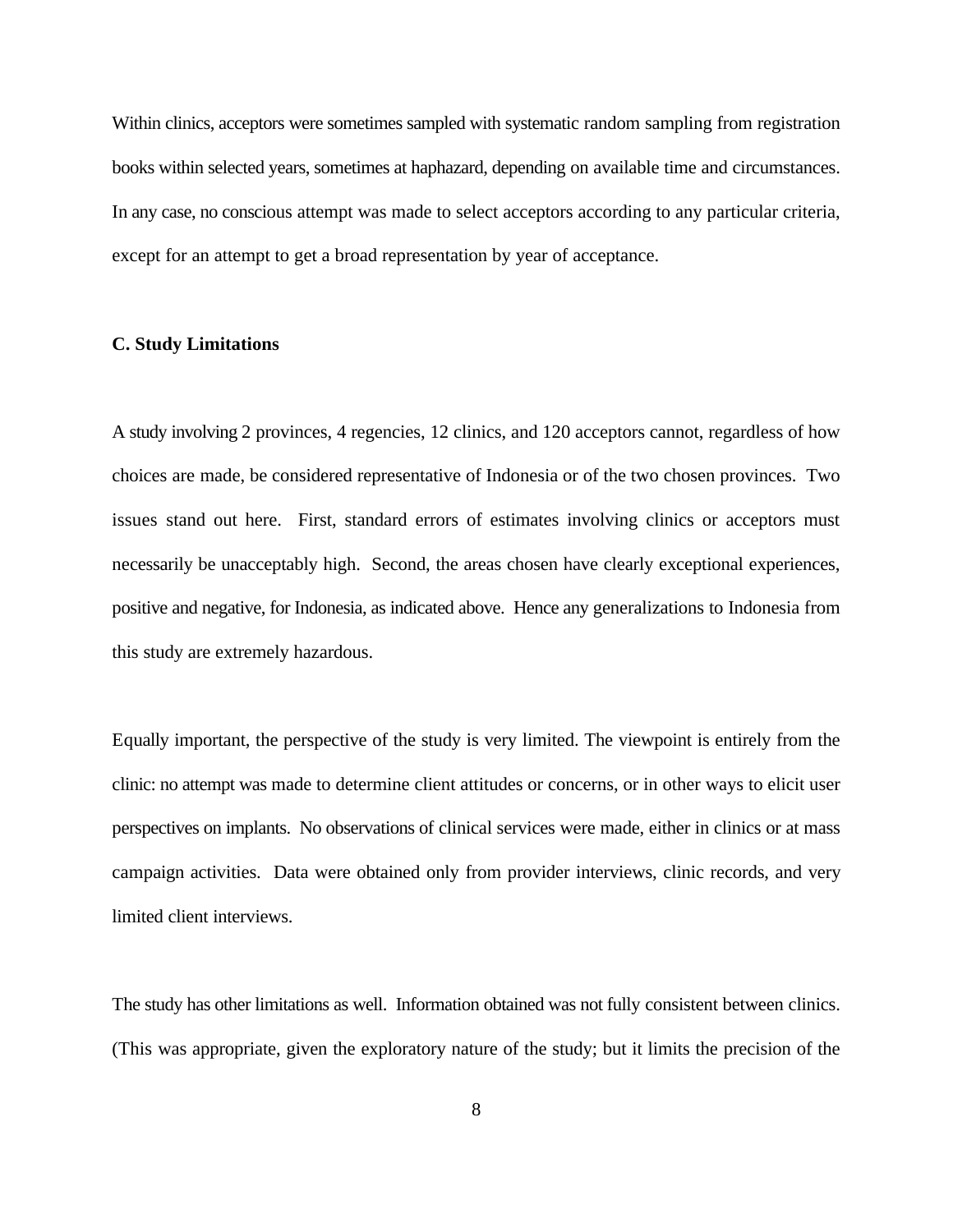analysis.) Even given small sizes, samples were less than rigorously drawn at each level. The presence of a substantial team of outside investigators doubtless sometimes influenced responses (although the clinic personnel appeared to the interviewers to be generally candid, within sensible limitations).

Nevertheless, this effort represents one of the first systematic attempts to obtain information in the setting of the general national program, outside of the early trial centers. As such, until more comprehensive studies are done, it represents a significant increase in the existing body of knowledge.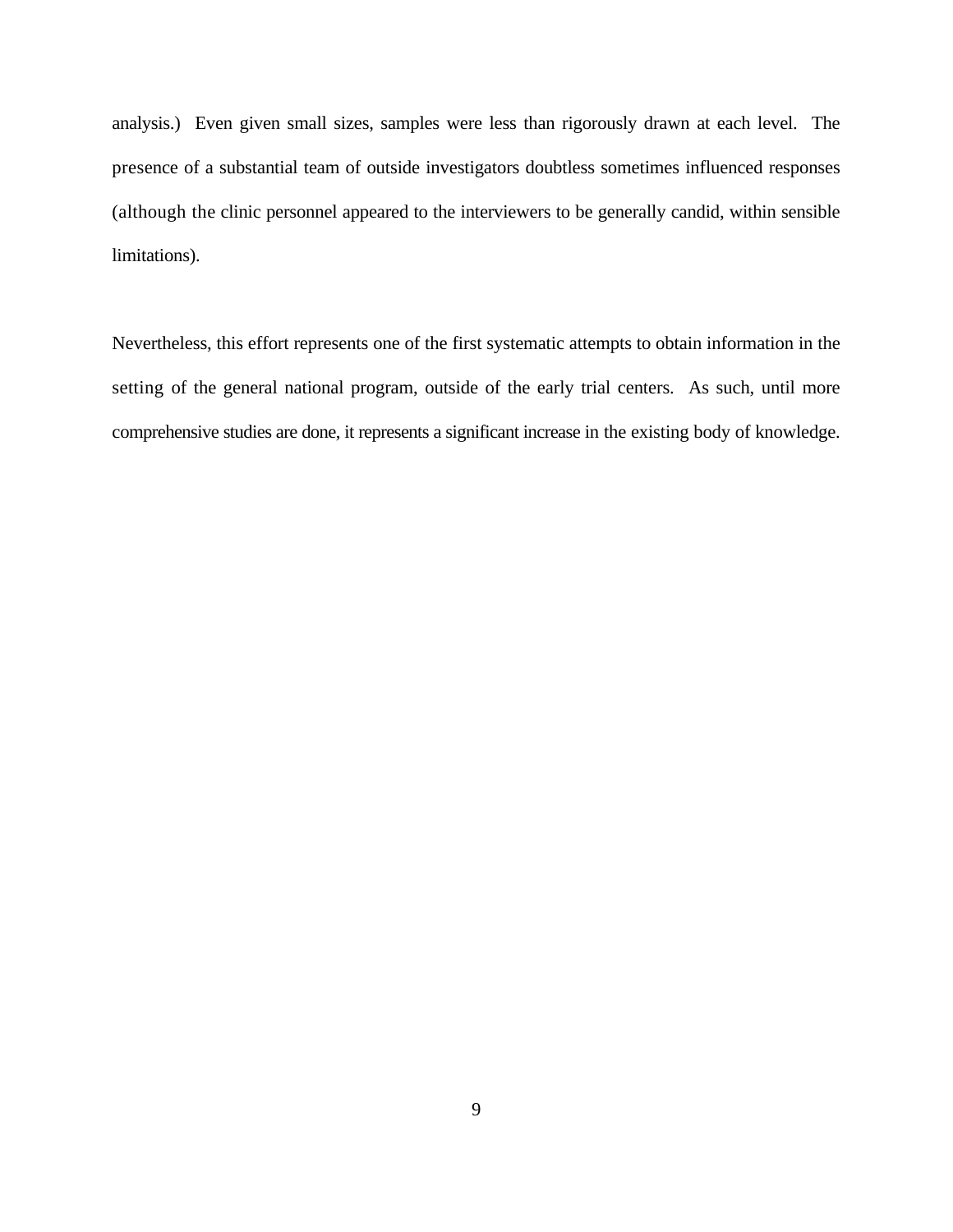#### **IV. RESULTS**

#### **A. General Programmatic Findings**

#### 1. Clinic vs. non-clinic service delivery

In the registration books, acceptors (regardless of method) are routinely entered in columns labelled "within clinic" and "outside clinic". The meaning is generally clear, although there are some uncertain areas -- for example, when a safari is held in a regency hospital. In both provinces, about threefourths of acceptors were from non-clinical settings (579/748 in West Sumatra, 841/1108 in West Java; see table 3). Proportions for individual clinics ranged from 0 (0/58) in Bungus, West Sumatra, to 98% (245/251) in Lubuk Alung, West Sumatra. The proportion from non-clinical sources appeared to decline over time in West Java and increase over time in West Sumatra, although given the sampling techniques and the considerable variability between clinics, the generalizability of this observation is uncertain.

"Non-clinical services" fell into two distinct categories. The term "safari" was used to mean a large gathering, generally involving several puskesmas, at a central point, with transportation provided from clients' villages, and a variety of activities, not limited to family planning. The other type of nonclinical service involved health providers going to villages to provide family planning services; resupply of injectables, for example, was often handled in this way, and implants were also sometimes inserted in such settings. The clinic records did not distinguish between these two types, so it is not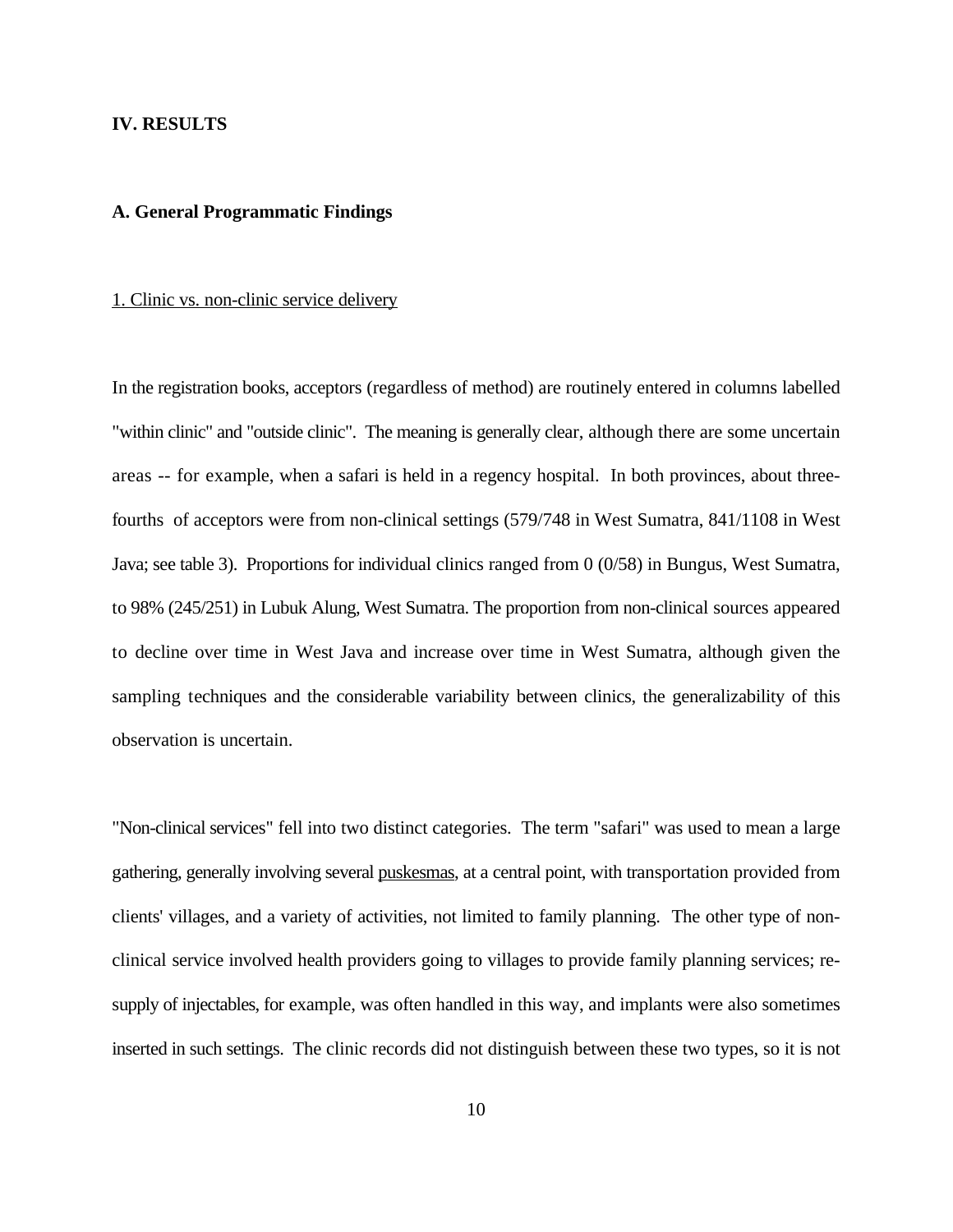possible to get quantitative estimates of proportions. Both types were frequently mentioned; some centers seemed to rely more on safaris, others on village services. Some centers have discontinued non-clinical services in response to a recent Ministry of Health directive, but not all.

Providers differed in their assessment of the affect of safaris on quality of care. Some expressed concern about the lack of proper aseptic conditions, while others felt that conditions were not better in the clinics themselves. Similarly, while providers generally felt that there was no time for proper counselling in the safari setting, some noted that there was little time in the clinics as well.

It has been suggested elsewhere that safaris and other group services can be used to facilitate a coercive tendency. Our interviews did not seem to be useful for obtaining reliable information on this issue. We obtained no indication that there had been specific pressure on women to adopt implants, as opposed to other methods. However, many providers stressed the positive effects of group service on acceptor morale. Not only is it useful to women to have services brought to them, or to be provided with transportation to the services, but women are far more comfortable dealing with family planning in the company of friends and neighbors. Going alone to a clinic provokes anxiety, far more than going in a group to a safari or to a village center. Group service also helps to reduce the social gap between providers and clients.

#### 2. Acceptability

For Indonesia as a whole, implant acceptance rose quickly in the years after introduction in 1986, and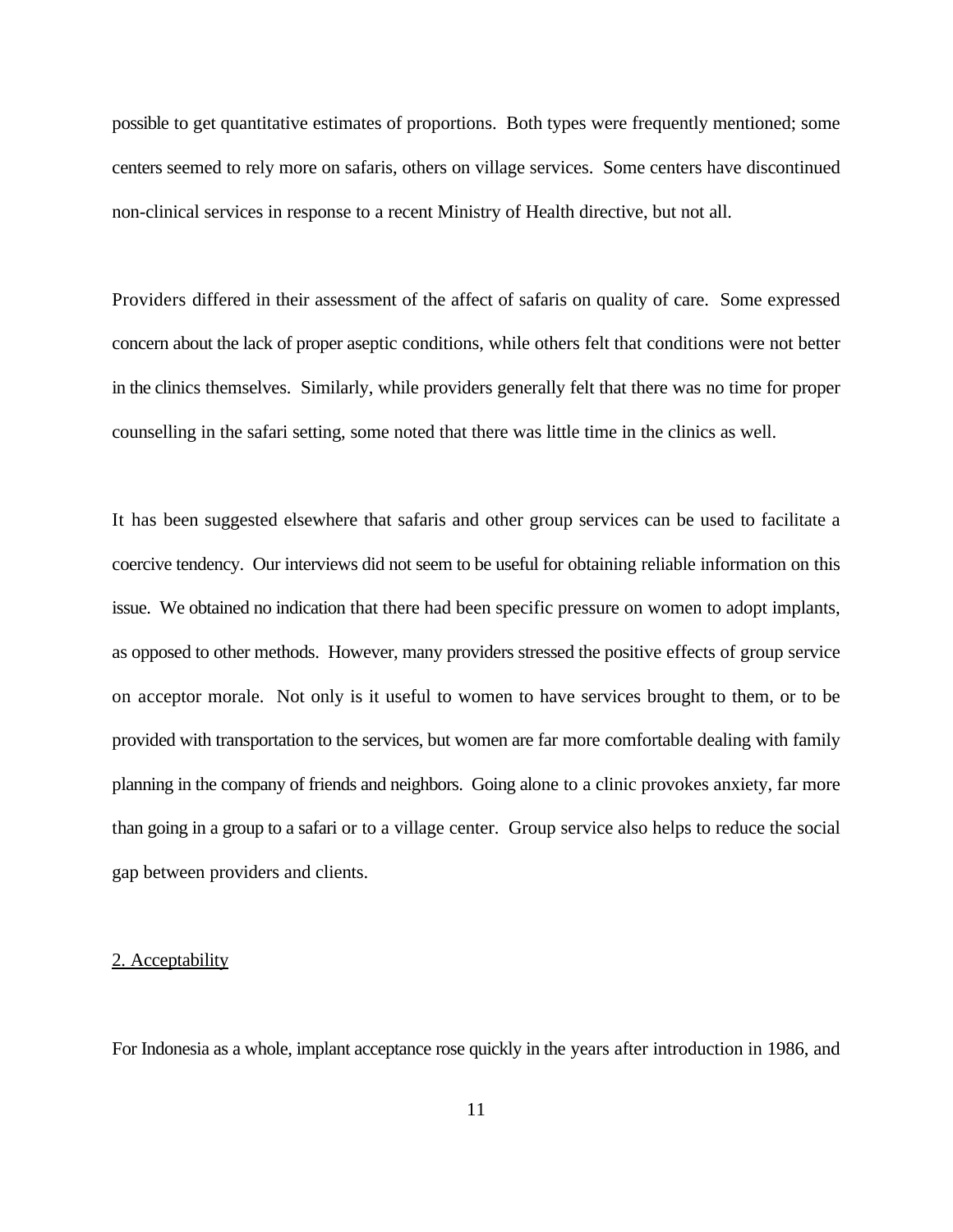has continued to rise, although more slowly, in recent years (table 1). Both West Sumatra and Lebak Regency represent areas with comparatively high ratios of total acceptors to population, but achieved by different paths.

In Lebak, the number of implant users since introduction in 1986 has risen steadily in official estimates to 14,505, or 16% of all current users, in 1990-91, third in prevalence behind injectables and pills (table 4). It accounts for more than half of all acceptors of "most effective methods" (sterilizations, implants, and IUDs). New acceptor statistics have remained fairly constant since 1986-87 in the 6 centers investigated. The reason generally given for the high acceptance rates is that Lebak is a culturally conservative area where sterilization is difficult for religious reasons and the IUD is unacceptable because of the necessity of touching the genitals; hence NORPLANT, which fills the need for long-term contraception, is popular. It also appeared that, at least in comparison with West Sumatra, the clinical system was better prepared to support introduction of a new method, with more clinics and personnel to cover a given area.

In West Sumatra, acceptance was the highest in Indonesia in 1986-88, but has declined markedly since then (table 1). The data for the province as a whole conceals even more striking declines in many individual clinics, where after an initial burst, acceptance has dropped quickly to very low levels (e.g., several clinics in table 2). It is important to understand why, so the experience is not repeated elsewhere.

Unfortunately, since the study was conducted after the decline had occurred, we cannot give clear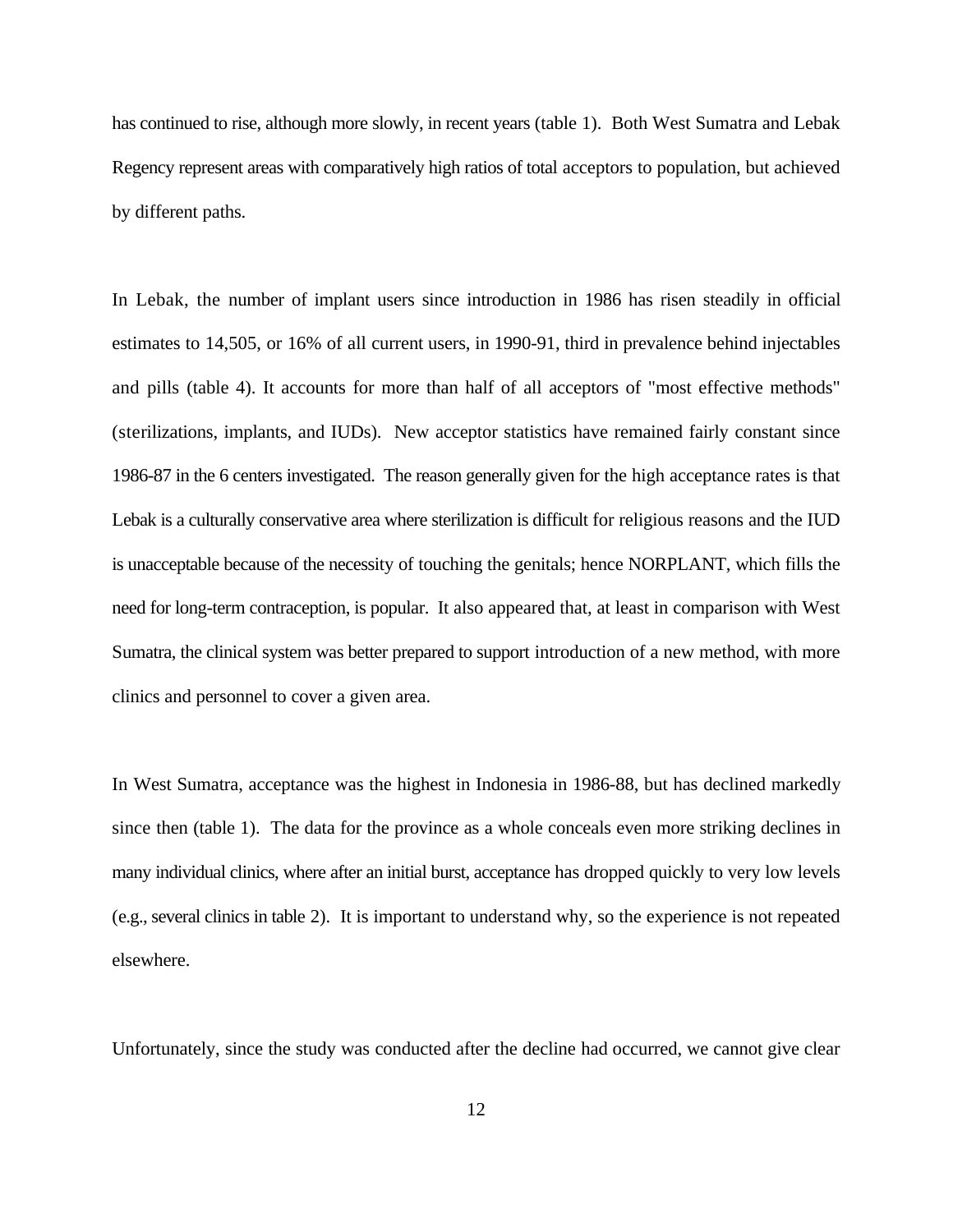answers to this. One hypothesis, consistent with the recall of some local observers, is as follows: a local revival of the safari system in the mid-1980s coincided with the introduction of NORPLANT. As a new method with several attractive features, the implant was vigorously promoted in the safaris and enthusiastically adopted by users. However, with little written information available to either providers or clients (see below), side effects, difficulties in removal, and other drawbacks were exaggerated by both providers and clients, and the method got a poor reputation. In clinics where the method was more calmly introduced, this has not happened.

Whether this hypothesis is true, or the reason lies elsewhere, cannot be easily answered at several years remove from the fact. In light of this question the sample design for West Sumatra for the Use Dynamics Study has been stratified by acceptance pattern to ensure adequate representation of both clinics with the declining acceptance pattern and clinics where acceptance has remained steadier, and attempts will be made to characterize the differences between the two patterns.

#### 3. Availability of Removals

There has been considerable concern expressed about the availability of implant removals, both before and after the recommended 5-year period. This concern has several aspects. For example, sufficient trained staff may not be available; providers may resist doing removals prior to five years; or clients may not be aware of the need for removal and not be contacted to come in.

In the centers visited, the existence of sufficient personnel is not a problem. In each center, there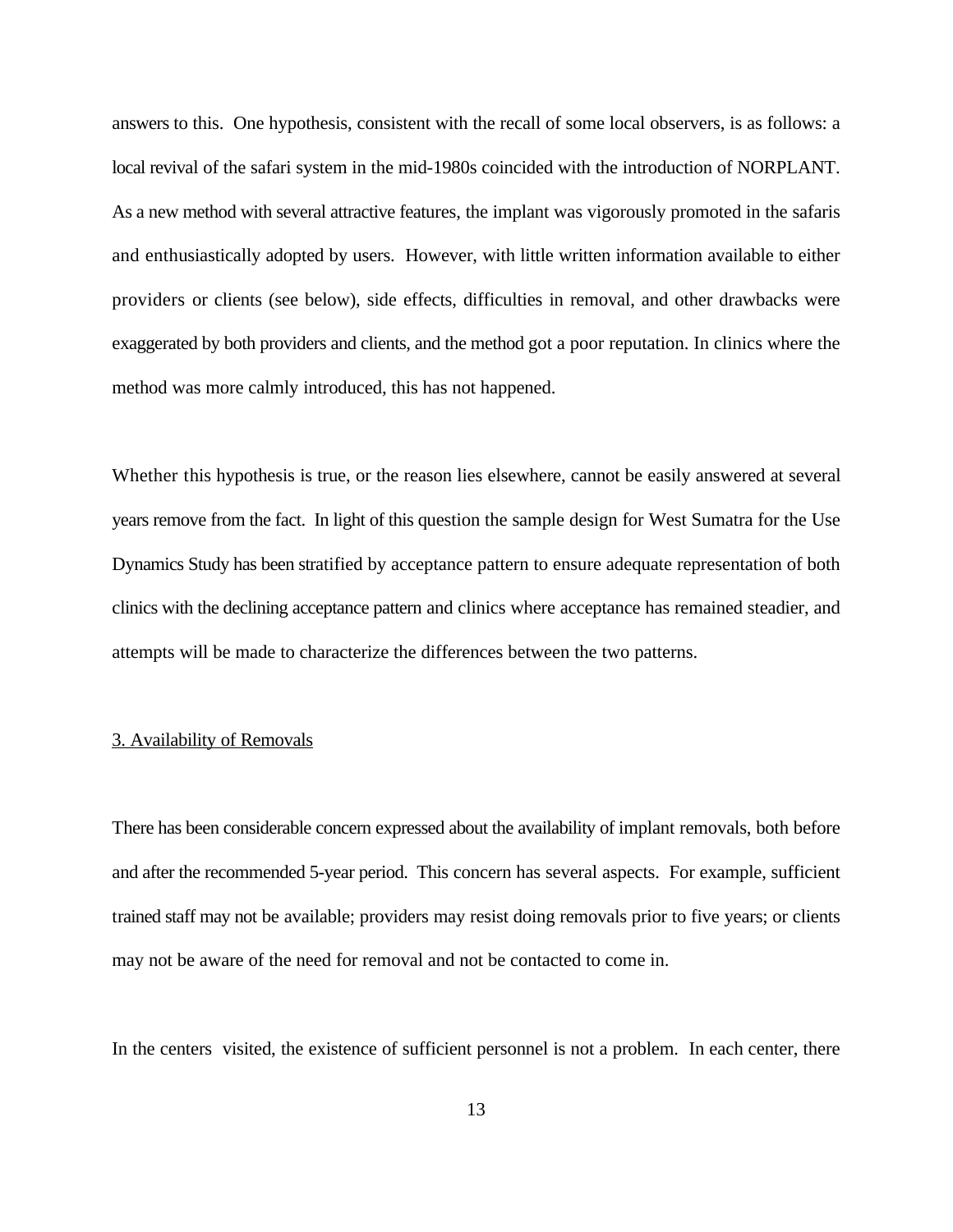were at least two providers with removal experience. Given the numbers of acceptors per center, the burden of removals will not become excessive. For example, the largest number of insertions in a center in any one year was 364 (Cipanas, Lebak, 1989-90). This suggests fewer than 1.5 removals per working day needed in 1994-95, or less than one hour of trained staff time, with a doctor and a bidan presently capable of removals. Given the way implant training is managed (see below), it is unlikely that the density of personnel trained in removal will decline during the coming years. There may be questions about the technical quality of the removing personnel, which we were unable to evaluate; but simple availability of personnel will not be a problem.

Most providers in the study areas consider even low levels of "early removal", i.e., removal prior to 5 years, as a problem, rather than as a normal occurrence, as with other family planning methods. Some providers said they nevertheless removed the implants on demand, attempting only to allay clearly baseless reasons or fears before removing. Others said they try to talk the users out of removal if the reason is not medically valid, but will remove anyway if the woman insists, because otherwise the method will get a bad reputation. Client views of this issue await the implementation of the Use-Dynamics Study. But continuation rates obtained in the follow-up (see below) indicate significant availability of early removals in practice.

Although all clinics were either in their sixth year of implant use or late in their fifth, and thus faced the problem of 5-year removals, only a few in Lebak had prepared a list of clients for removal for the year, and no general directives had been given for a systematic attempt to locate women for removal. Such an effort does not appear difficult. Clinic records, supplemented by fieldworker knowledge,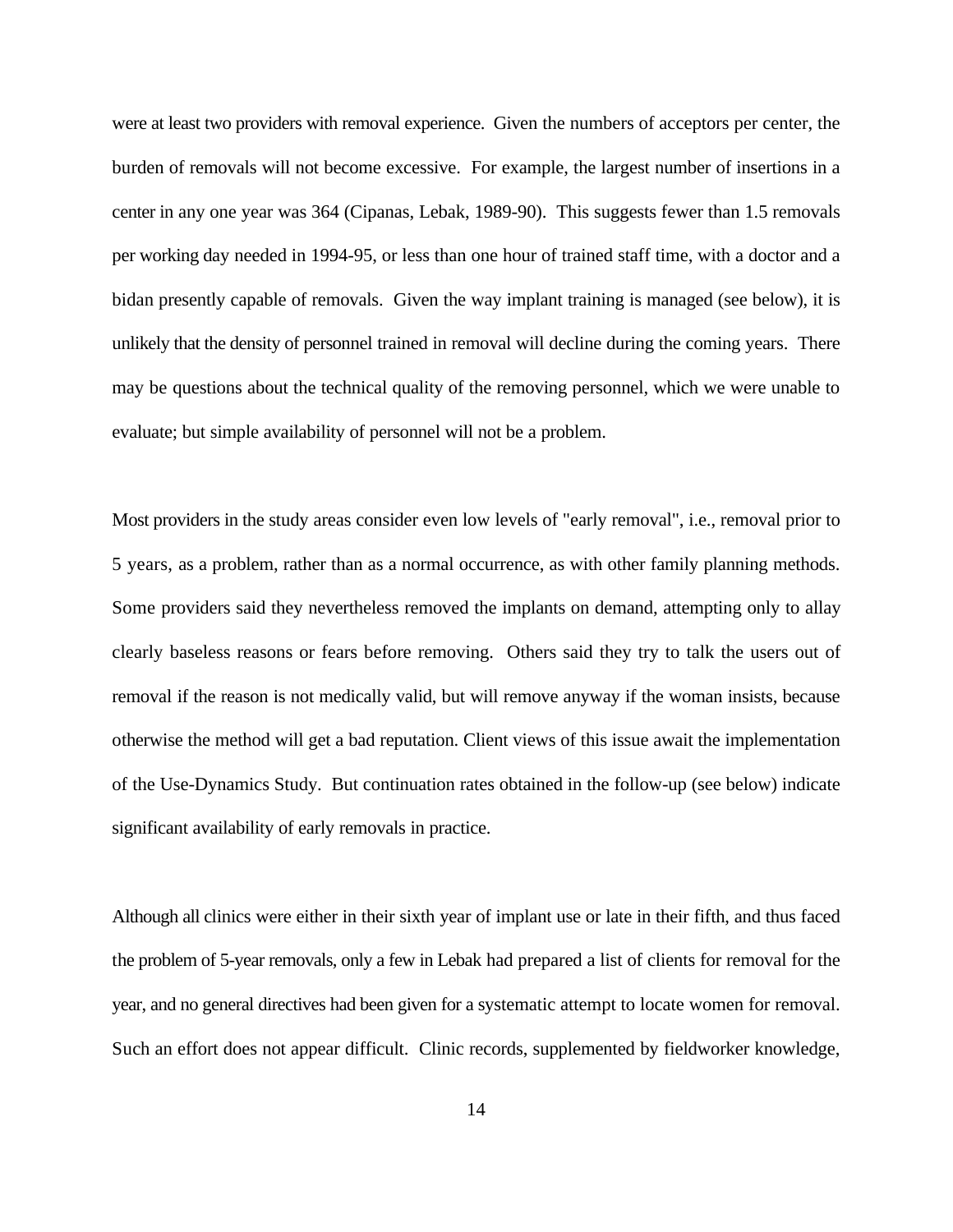should be sufficient to locate the vast majority of acceptors who have remained in the area. Women were said by the providers to be well aware of the need for removal after 5 years, and were coming in on their own after 5 years had passed; but the proportions are not known. What proportions of 5-year removals will actually be done remains to be seen.

#### 4. Continuation

Of the 120 sampled implant acceptors from 12 clinics, 102 were interviewed. From these, interviewers learned whether the implants were still in place, and if not, time and reasons for removal. Of the 17 lost to follow-up, 11 had moved from the area, 3 were not at home during the interview period, and 3 were not known at the address (see below).

With such small numbers, life-table continuation rates were calculated by hand, with standard errors estimated as if estimating for simple proportions (which slightly overestimates standard errors). Events by month are shown in table 5. There were a total of 3,322 woman-months of observation, for an average length of observation per woman of 32.3 months. Continuation rates at 12, 24, 36, and 48 months are as follows: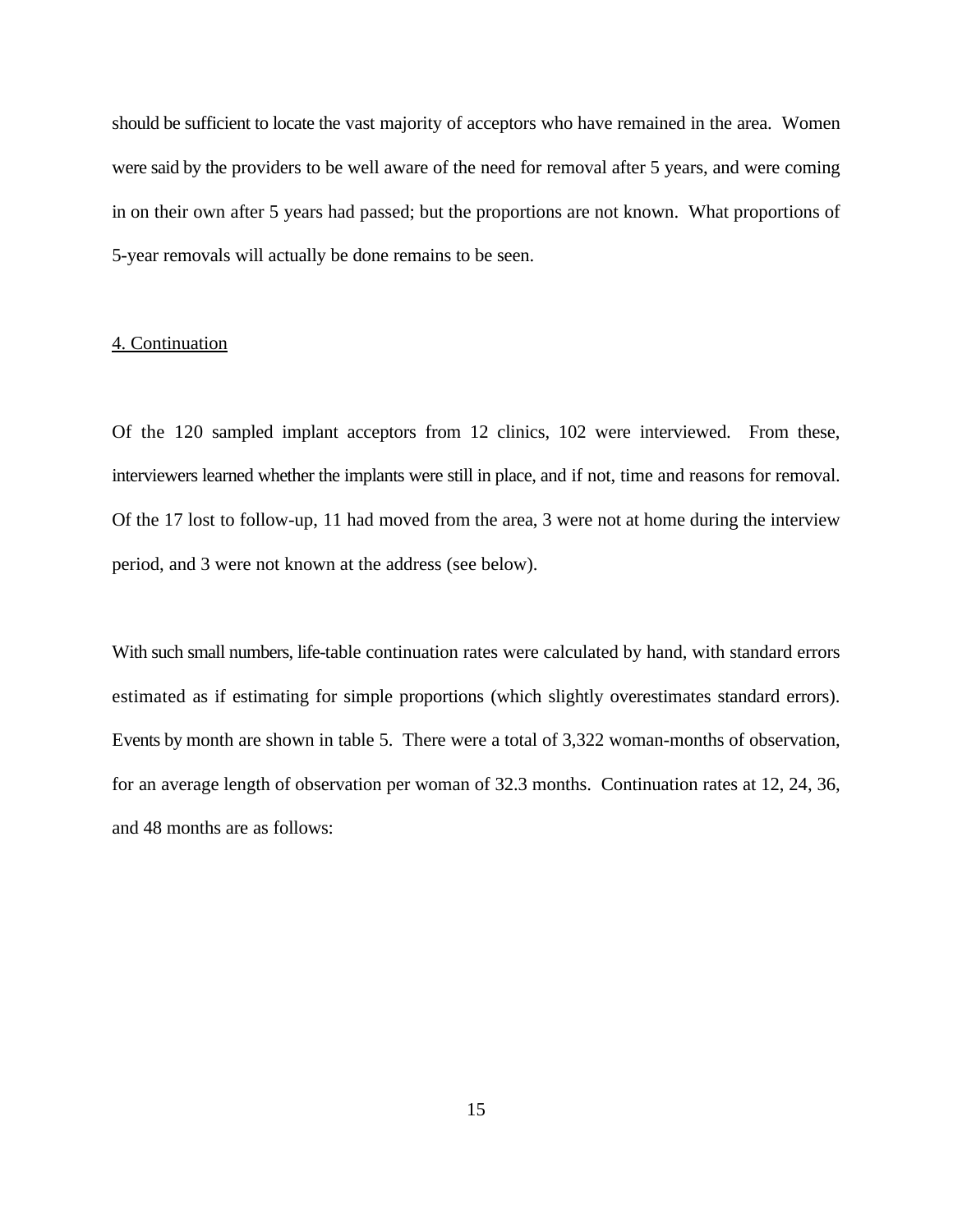| Ordinal<br>Month | Continuation<br>Probability | Standard<br>Error* |
|------------------|-----------------------------|--------------------|
| 12               | .94                         | .026               |
| 24               | .90                         | .037               |
| 36               | .82                         | .058               |
| 48               | .78                         | .069               |
|                  |                             |                    |

 $p_xq_x$ \* s.e. = sq. rt. **S**))))))))))  $N_{x}$  -  $W_{x}$ 

In other words, the life-table estimate of the percentage of acceptors who will continue wearing the implants for 12 full months is 94%, with standard error a bit less than 3%, and so on for 24, 36, and 48 months. The probability of continuation until 5-year removal was .72, since the s removals at 59 and 60 months were for that cause.

Reasons for the 20 removals were as follows (for details, see table 6):

| Reason                     | W, Sumatra    | W. Java | Total |
|----------------------------|---------------|---------|-------|
| Bleeding problems          |               |         |       |
| Complications at insertion |               |         |       |
| site                       | $\mathcal{D}$ |         |       |
| Other medical *            |               |         |       |
| Personal                   |               |         |       |
| Completion of 5 years      | 3             |         |       |
| Total                      |               |         |       |

\* Fever; headache and fever; blurred vision; and lightheaded, loss of appetite, sore throat.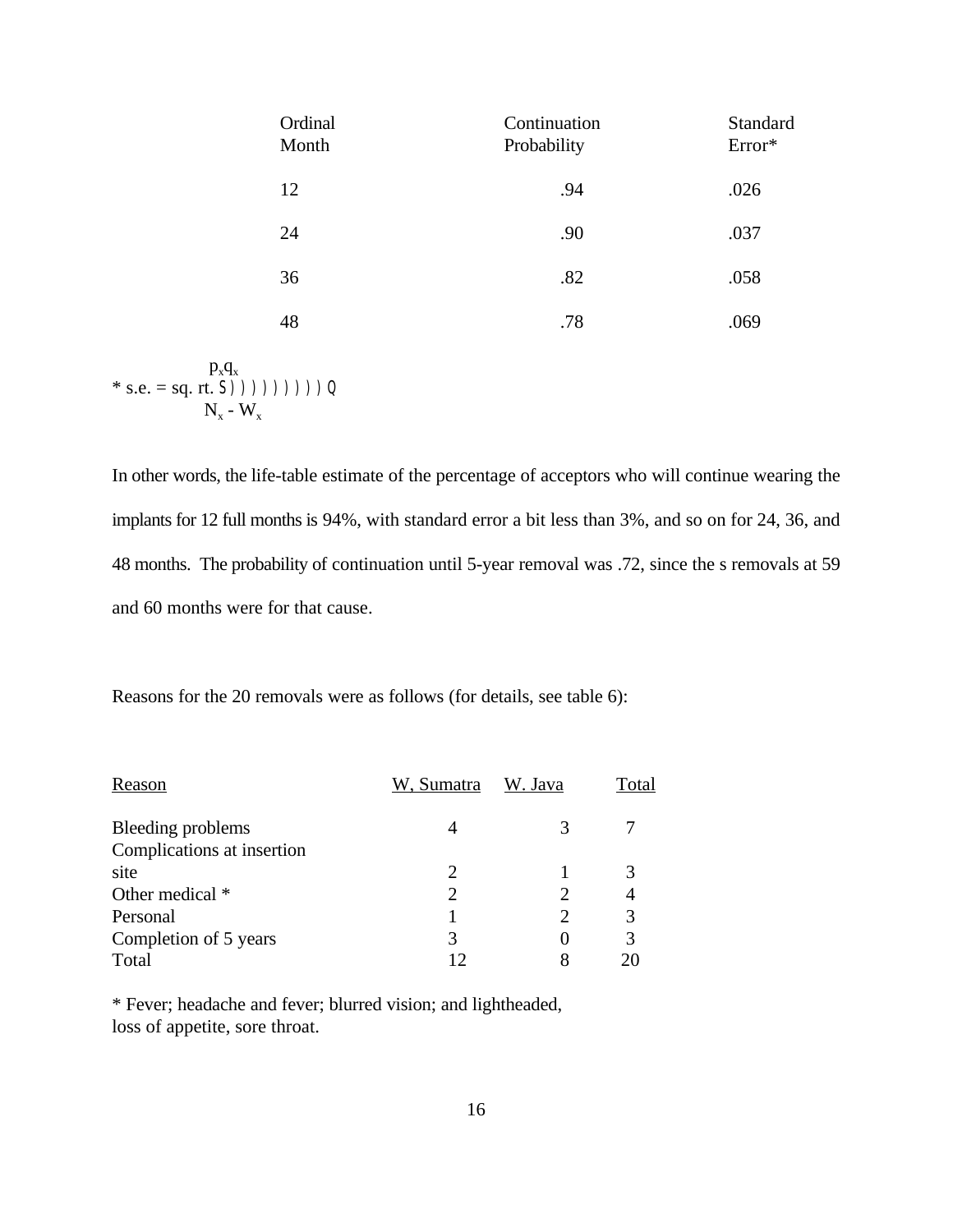The differences in continuation and removals between West Sumatra and West Java are not statistically significant.

Given the sampling errors, these continuation rates must be taken with considerable caution. However, they suggest that removal prior to 5 years is realistically available (although barriers to removal probably also exist). The fact that three of the four "other medical" removals were probably for medically inappropriate reasons is in this sense reassuring. There is no ideal continuation rate for implants; but a 5-year continuation rate of .72 is not in itself evidence of unavailability of removal.

At the same time, these data also do not support the fear that early removals may seriously reduce the cost-effectiveness of the implants. Overall, about 91% of the total months of protection that the 102 interviewed acceptors would have achieved if they had all continued use to the time of interview, had been achieved. Reduction in cost-effectiveness of the implants due to early discontinuation is thus not an important issue.

Finally, pending more reliable estimates of continuation, the rates above may be used to predict numbers of removals needed in any area by year, given annual acceptor totals.

#### 5. Training

Substantial numbers of providers are inserting and removing implants in the areas we visited. All the physicians and bidans we talked to had training and experience with implants; in each center between 2 and 6 providers were said to be capable of inserting and removing.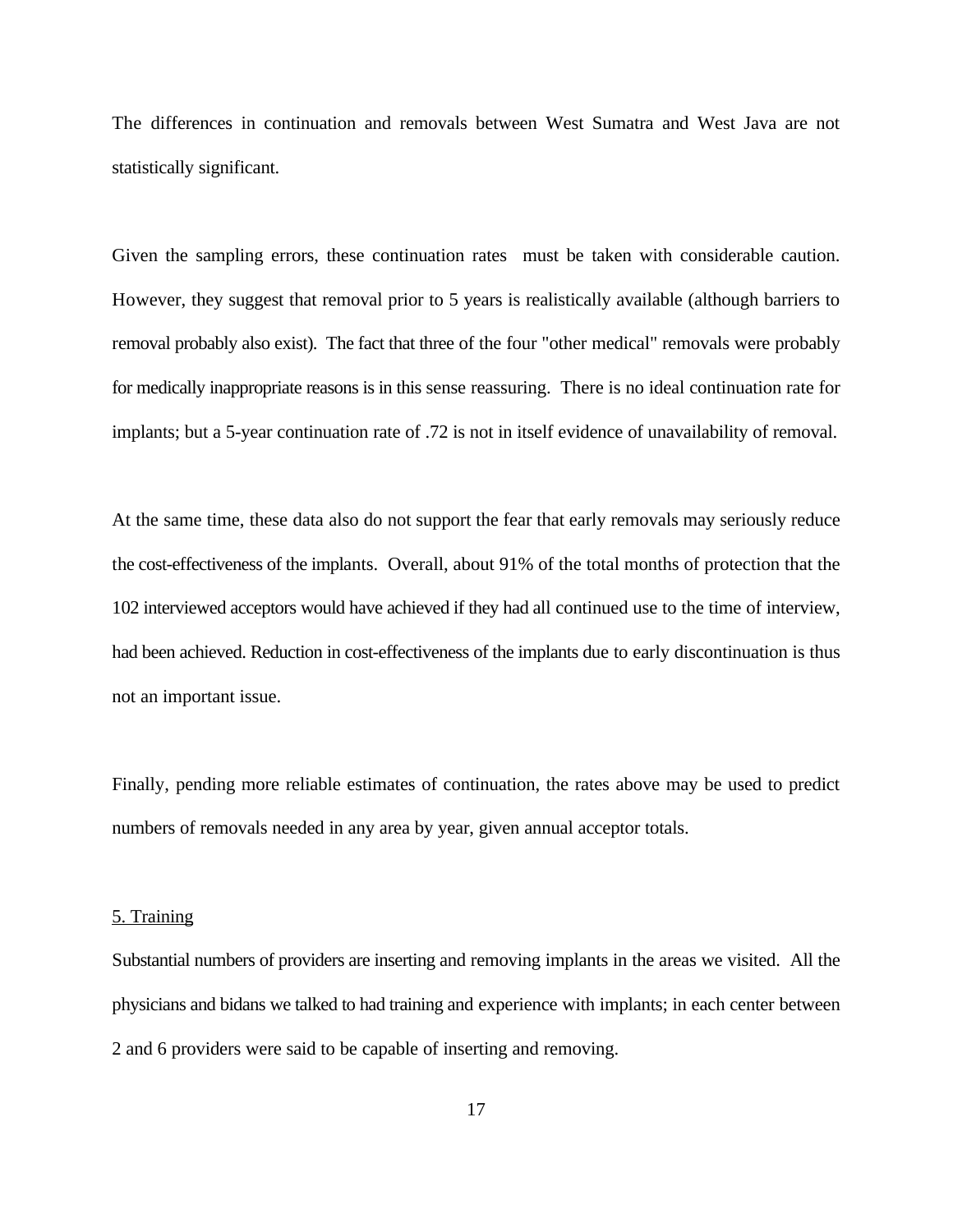Such training is sometimes but not always through the formal system. Some had gone for formal courses at regional training centers: Padang for West Sumatra, Bandung and (for bidans) Bogor in West Java. Some were trained locally and more or less formally by trainers trained in those sites. Others, particularly bidans and nurses, were trained informally at the clinics by other clinic personnel, or during mass campaigns. (Whether nurses became involved in implant insertion and/or removal varied by clinic.) There is thus a vigorous process of diffusion of this skill among providers considered appropriate to acquire it. There seemed to be little anxiety about this: at all levels, providers appeared unconcerned about their technical abilities in insertion and removal.

We were not able to assess directly the quality of training, either through visiting training centers or through observation of implant procedures. Our impression from interviews was that training was stronger on medical aspects of insertion and removal than on counselling and client education. On the medical side, providers generally felt that their training was adequate. However, they did note field problems in two training-related areas: difficult removals as a result of improper insertion technique, and insertion site infections.

Providers expressed concern that their training in counselling was not adequate. There seemed to be a feeling that "counselling" is a highly complex procedure involving long training, and that anything less is not counselling. This may have impeded our assessment of how much counselling is really going on, whether in training or in services.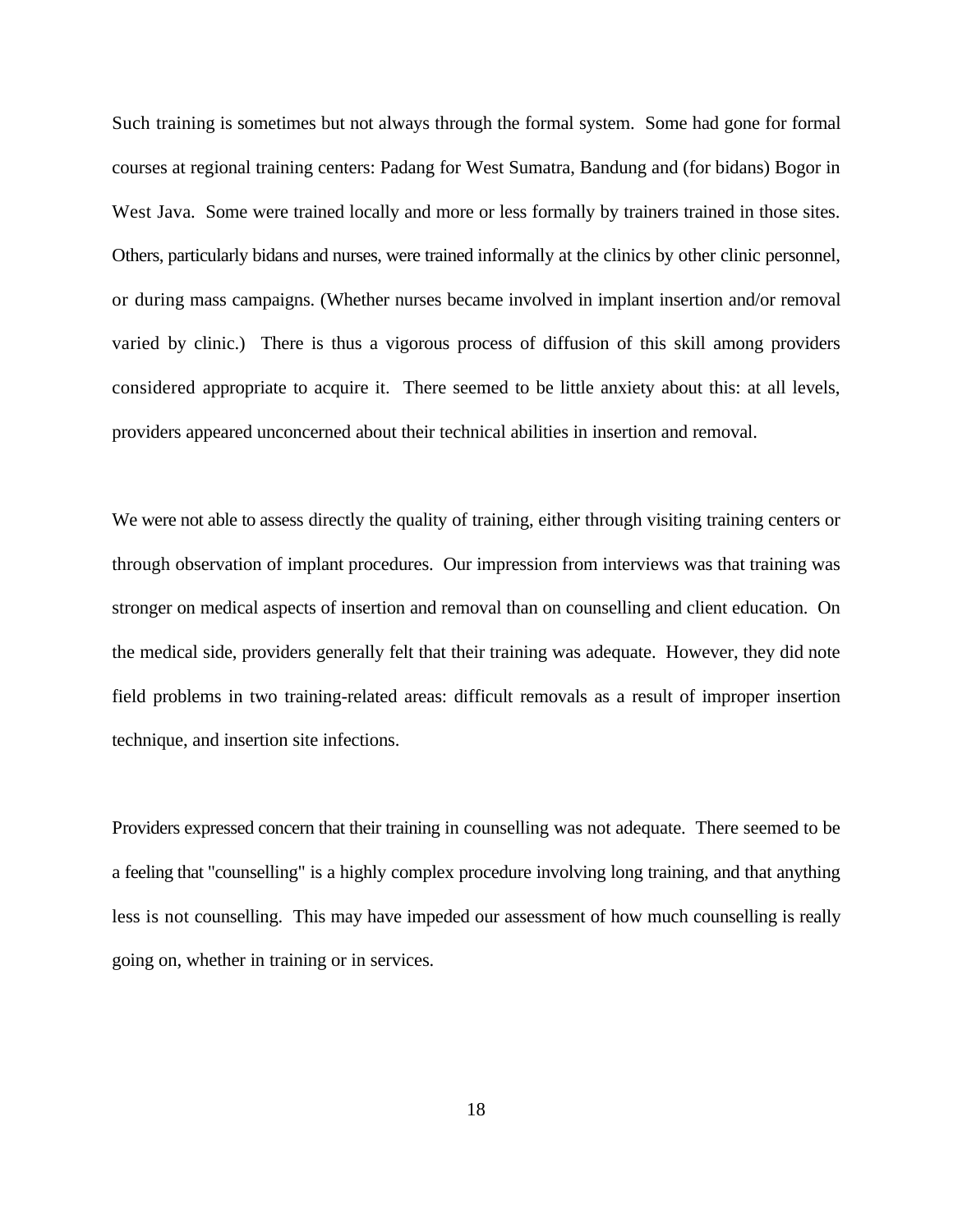#### 6. Information

There was is the centers visited a total absence of written information specifically for implants, either for providers or for clients. Although many prototypes of provider and client information materials on NORPLANT have been designed in Indonesia, and several of these have been printed for distribution, none had found its way into any of these twelve centers. In Lebak, instructions for insertion and removal had been distributed to each district (kecamatan), but they had been deposited in the district library and were not readily available to providers.

In West Sumatra, the absence of written information has probably contributed significantly to the declining acceptance rates. Providers generally responded to questions about this decline by citing fears and rumors about the implants in the population, and the providers themselves seemed unsure about what side effects could and could not be expected. In Lebak, such rumors do not seem to pose a similar problem.

Providers in both areas felt that more written materials, especially for clients, is necessary. Two types were mentioned repeatedly: illustrated booklets to share with clients during pre-acceptance counselling; and posters, for clinics, field workers' houses, posyandus, etc. Other types of materials, while welcome, were not mentioned as often.

#### 7. Quality of Services

As with other areas, our perspective on quality of services is limited by the nature of the study. However, some observations can be made.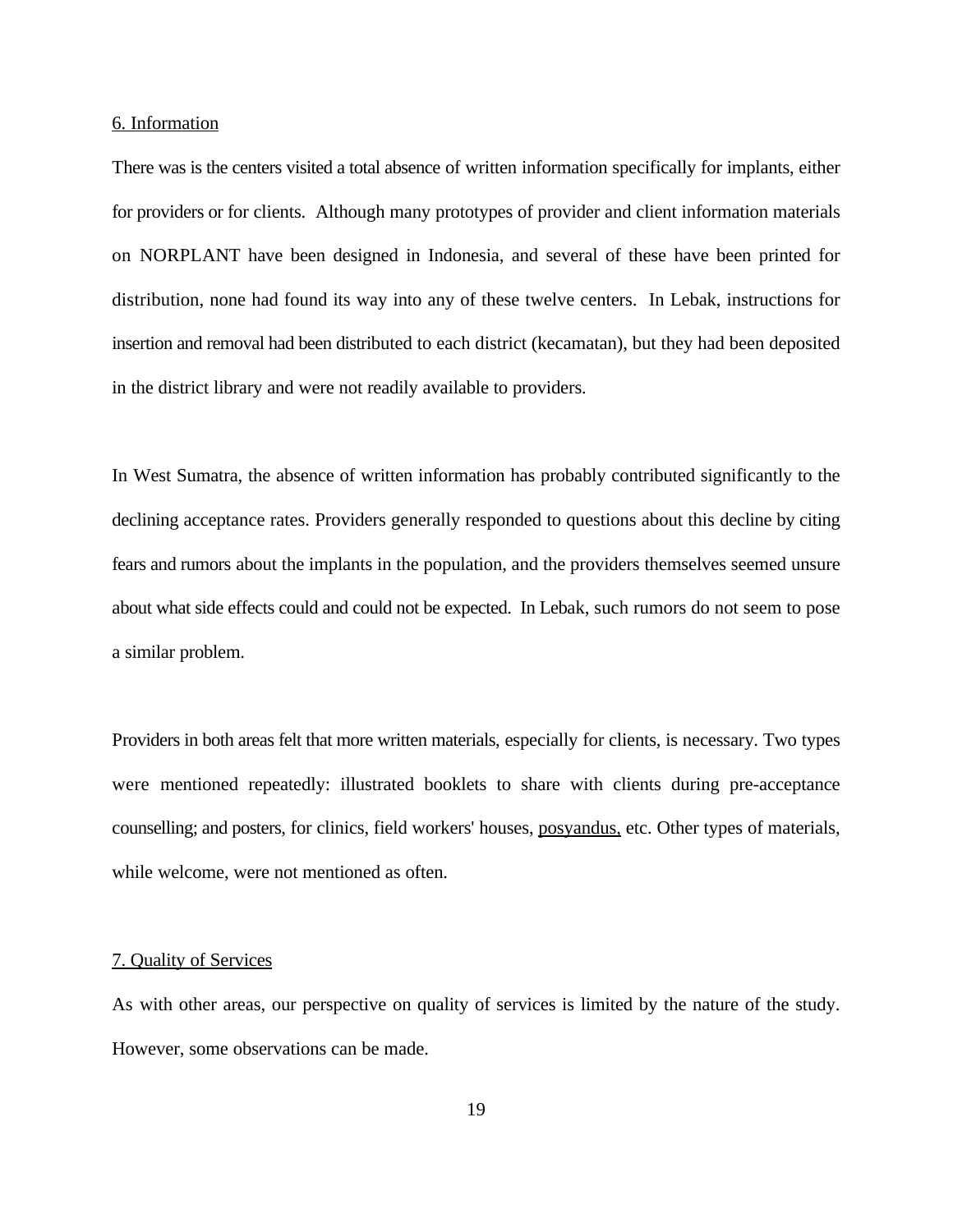a. Medical aspects. Providers were concerned about several aspects of the quality of medical care they are able to provide. Ability to perform procedures under proper aseptic conditions was often mentioned as a problem, particularly in non-clinical settings but sometimes in clinics as well. Clearly infection at insertion site occurs; a few providers were asked about the most serious problems with implants they knew of in their areas, and the reply in each case concerned infections. Three of the twenty removals were because of problems at the insertion site. We cannot infer, however, that infection rates are high; this information is essentially anecdotal. The Use-Dynamics study will provide better information about this.

Providers also noted that removals were sometimes difficult, due to poor placement at insertion. This was not cited as a problem leading to serious complications, nor can we speculate at this time on rates of difficult removal. In two cases we learned of infections and/or spontaneous expulsion years after insertion, perhaps because the implants may have been inserted too close to the skin.

Excessive or prolonged menstrual bleeding was consistently believed by providers to be the most important side effect. Commonly providers treat excess bleeding with estrogens, either in the form of oral contraceptives or, if available, straight estrogen preparations. Vitamins and other drugs are also sometimes used. If treatment does not work, the implants are generally removed. In the followup, bleeding problems were the most common cause of removal.

Providers were uncertain about the need for a pelvic examination before acceptance. It is understood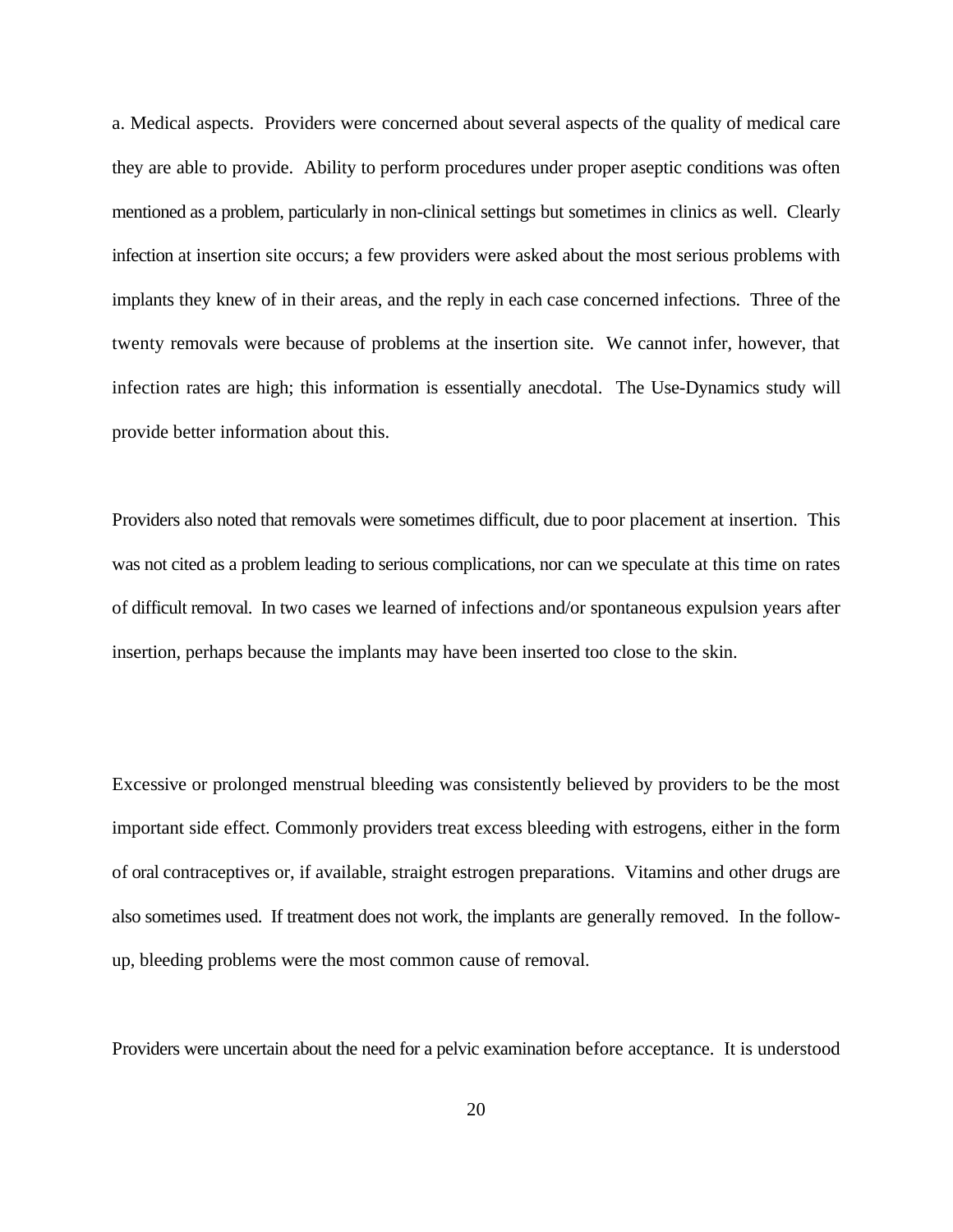that this is policy; but since an important aspect of the implant's popularity is that it does not involve genital touching, they are reluctant to give a pelvic examination, and it was our impression that this is generally not done.

b. Information and counselling. Providers generally felt that they were unable to provide adequate information and counselling, due to a combination of lack of materials, inadequate training, and lack of time during service delivery. It was not clear what priority was given to counselling; our sense was that the providers were interested, but didn't quite know how to proceed.

c. Follow-up and continuity. It is not clear how often users return to clinics, since return visits are rarely recorded in clinic records (although they may be recorded on the client's own follow-up card, which she keeps). There are no routine follow-up appointments. When implant users have questions, fears, or complaints, they are expected to go to first to satisfied users or fieldworkers, then to the clinic; we did not observe how satisfactory this system is in practice.

Maintaining linkages with users who move from their own clinic's coverage area may be a problem. Of the 120 clients followed up, 11 had moved their residence, 8 of whom were from West Sumatra. Although migrants are expected to resister with authorities at their new residence, this does not in itself establish a linkage with the local health center. How well the migrants adapt to this situation, particularly when removals are needed, is not known.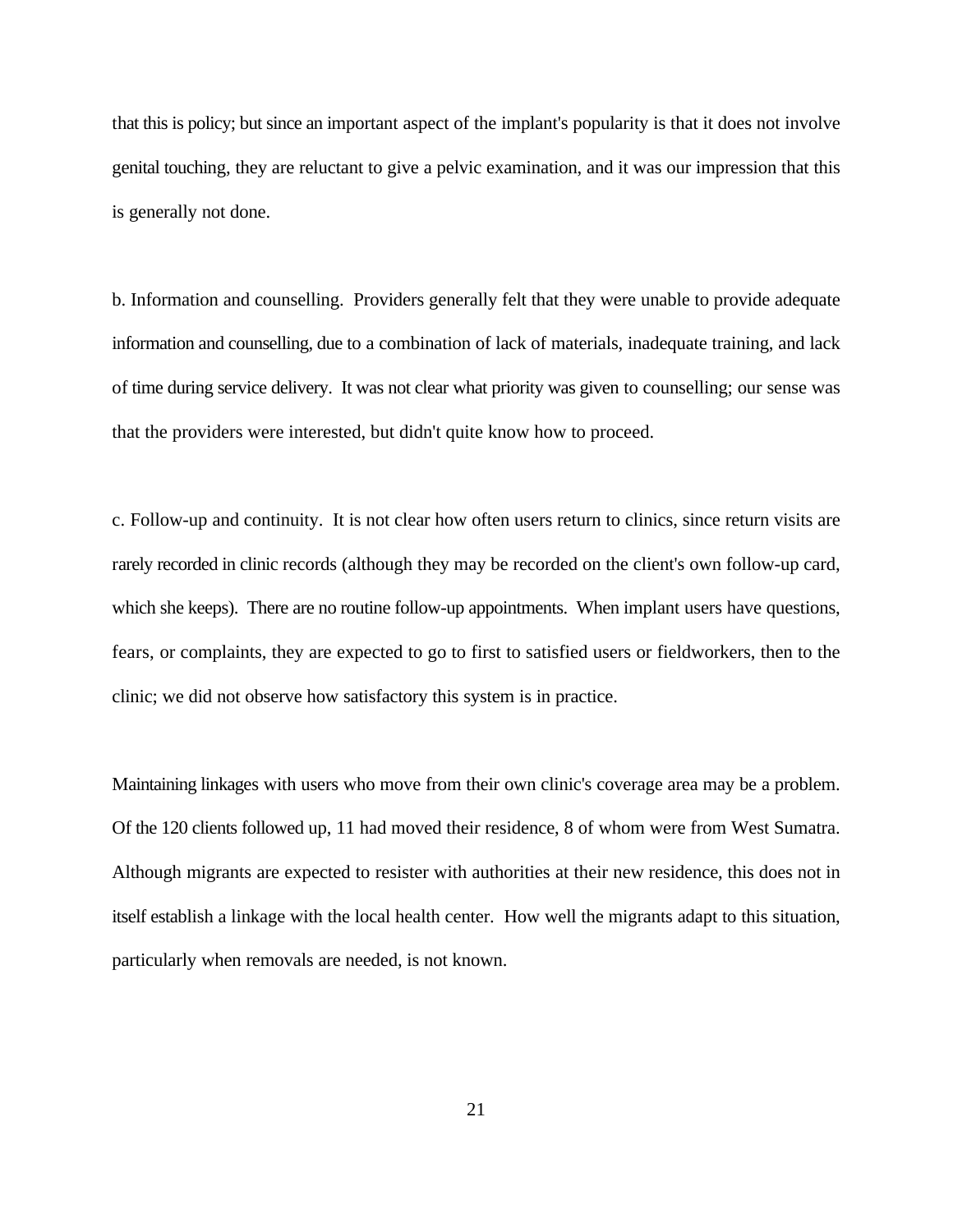#### **B. Information for Use-Dynamics Study Planning**

#### 1. Record keeping

For all centers, official Provincial totals were clearly based on real local data; Official acceptor data are, as far as we could tell, accurate. All centers made significant efforts to keep family planning acceptor records. However, in all centers the records had significant gaps, and there is little attempt to keep follow-up information in the clinics.

All centers keep registration books in official format (which changes occasionally over the years), and acceptor cards (K-IV forms). In addition, health centers in Lebak kept informal "helping books" which kept acceptance records, but no indication of clinic vs. non-clinic source.

In no center was there a complete sequence of registration books dating back to 1986, although some, especially in West Sumatra, were nearly complete. Typically, one or more registration books from past years were missing for unknown reasons. In West Java registration books were particularly incomplete, but there the "helping books" are kept fairly consistently.

Because of these gaps in the record, sample lists will probably need to be drawn from a combination of sources, including registration books, K-IV files, "helping books", and anything else available. Given the variability in record keeping in the 12 centers visited, there will undoubtedly be patterns in other centers which we haven't seen.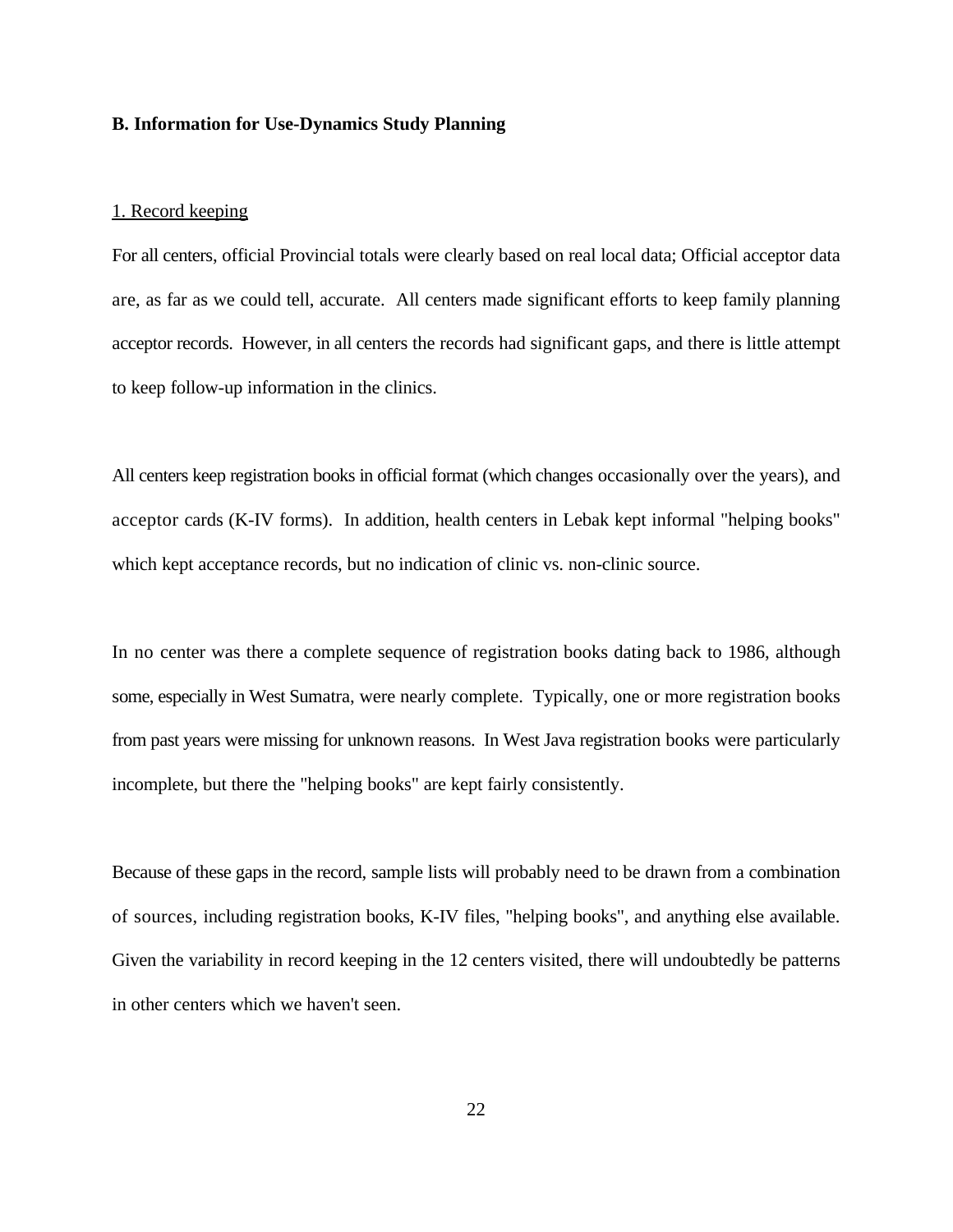All acceptors listed had their village recorded, but no more detailed address information. During the follow-up study, the expectation that fieldworkers would know how to locate sampled women was confirmed. However, in West Sumatra clients give their formal names for the registration books, which may be different from the informal names by which they are known to neighbors and fieldworkers. This may be the reason that 3 of the 60 acceptors in West Sumatra could not be found, as their name was not known in the village; with extra diligence, these could probably be located.

The K-IV cards have acceptance information on the front, and space for follow-up and removal information on the back. Some K-IV forms were misfiled, so that of 118 acceptors sampled for which K-IV forms were sought, 93 (79%) were located, slightly more in West Sumatra than West Java (Table 7. Two acceptors had had their villages, and hence their files, transferred to another clinic.) Moreover, follow-up information was recorded on the K-4 forms for only 2 of the 93 located acceptors. The only likely use of these forms for the Use-Dynamics Study will be to supplement other sources to obtain a sampling list for implant acceptors.

#### 2. Ability to locate respondents

Of 120 sampled acceptors from the 12 clinics, 103\* were successfully located, for a follow-up rate of 86%. The rates differed by province: 47 of 60 (78%) were located in West Sumatra, 56 of 60 (93%) in West Java. Of the 17 lost to follow-up, 11 had moved from place of residence, 3 were not at home during the period of the fieldwork, and 3 were not known in the village, perhaps because of name confusion (see above under record keeping.)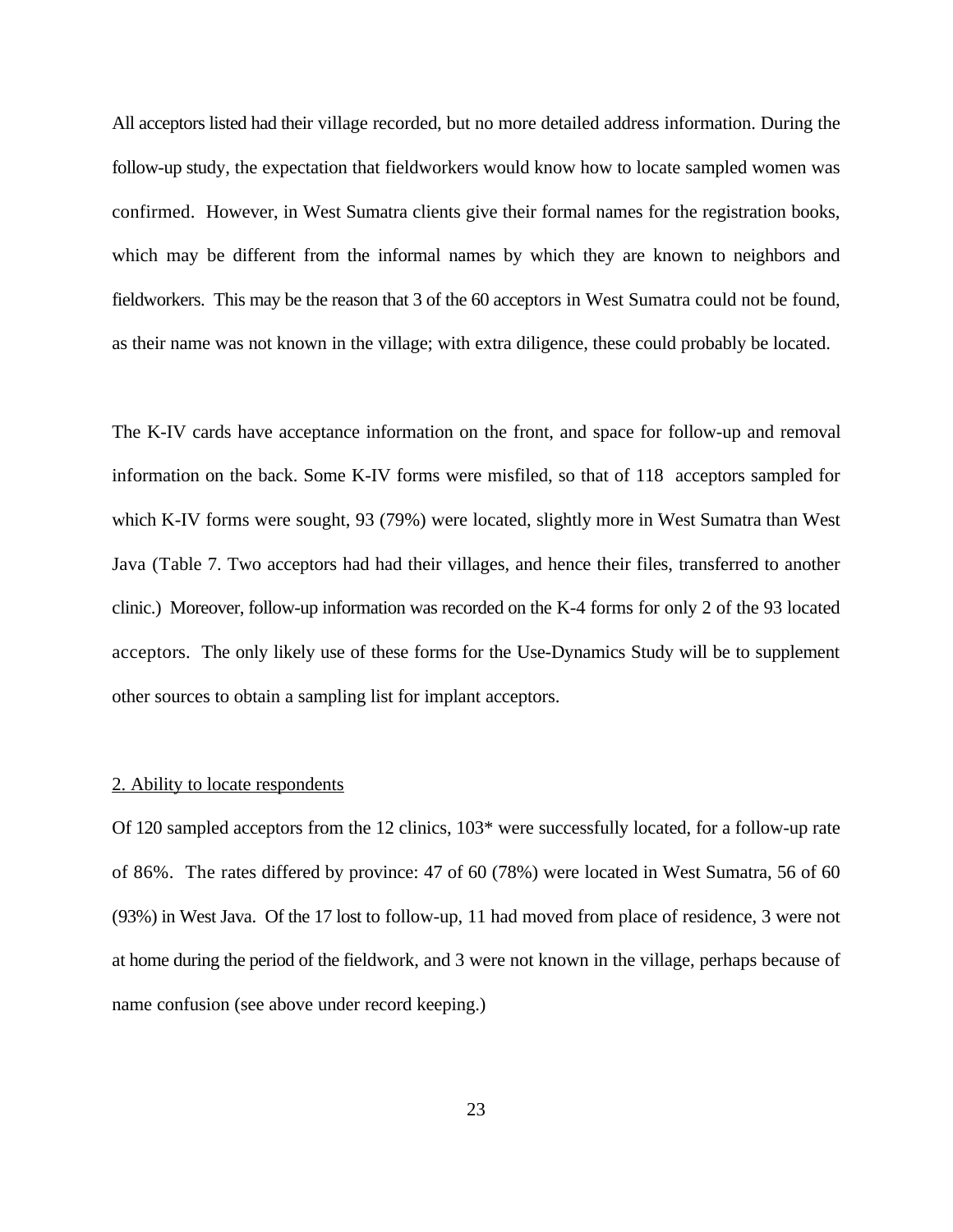Of the 11 who had moved, 8 (or 13% of sampled acceptors) were from West Sumatra, a proportion which may hold approximately for the Use-dynamics Study as well. The dominant ethnic group, the Minangkabao, are known to be a highly mobile population. Moreover, in the West Sumatra component of the WHO-supported NORPLANT surveillance study, about 10% are said to have moved from the area during the first year of recruitment. To keep follow-up rates high, and because implant acceptors who move are a particularly

\* One woman died (of suspected tuberculosis) 16 months after NORPLANT acceptance, apparently while still using; she was not included in the life table analysis. important group to study, funds have been set aside in the Use-Dynamics budget for follow-up of migrators; these funds may need to be increased for West Sumatra.

Since some of those in each category of the LFU could probably have been located in a more diligent search, it would seem that a follow-up rate of over 90% may be achievable in the main study.

#### 3. Fieldwork

The two areas are different geographically, and different approaches to fieldwork will be necessary. A common feature of both, however, is need for a combination of a centrally trained and supported team of field interviewers, relying locally on the family planning fieldworker for each village. In both provinces this approach was used successfully. It also resulted in the ability to locate more respondents per interviewer per day than was anticipated in study planning, so that the total time for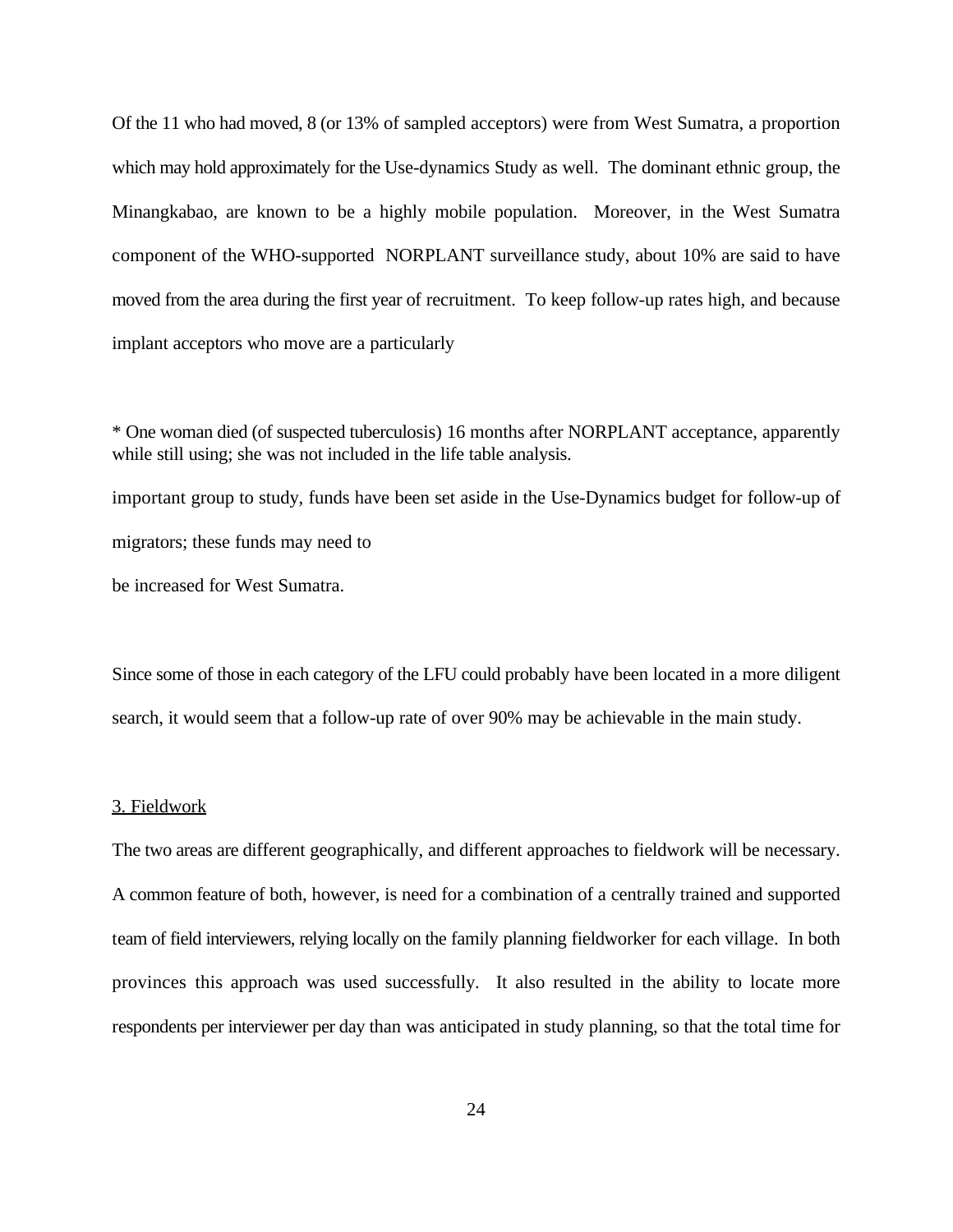fieldwork might be substantially shortened.

The experience of the follow-up in the Diagnostic Study also suggests that the budget for fieldwork in the Use-Dynamics Study should be approximately accurate.

#### 4. Questionnaire design

The experience of the Diagnostic Study was used to revise the original draft questionnaire for the Use-Dynamics Study. We were able to expand and sharpen our questions on implant knowledge, on interactions with providers, on services at the time of acceptance, and on subsequent side effects. We are also asking if the acceptor cards are present, and transcribing information from those cards if available. In important but less definable ways, the experience of the Diagnostic Study made it possible to prepare a more precise and relevant questionnaire.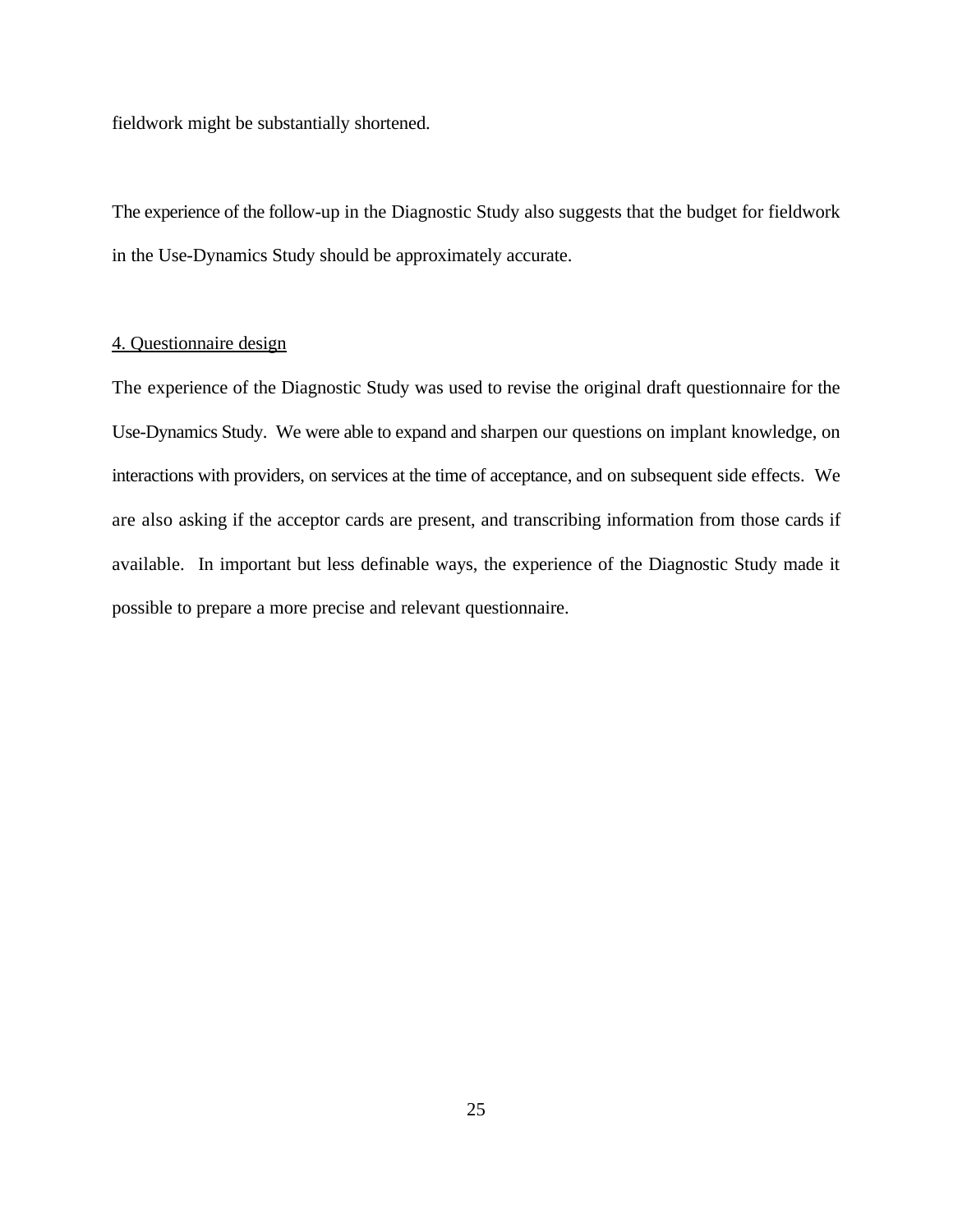#### **IV. CONCLUSIONS AND RECOMMENDATIONS**

#### **A. Conclusions**

The Diagnostic Study was not in any way definitive, nor given its intrinsic limitations could it have been. It fulfilled its basic purposes: to provide some quick, early insights into the implant program at the health center level, and to guide detailed planning for the Use-dynamics Study.

Some initial fears were not confirmed: in the following areas where concerns had been expressed, we were at least partially reassured.

- \* The potential of the system to manage the projected load of 5-year removals seems clear.
- \* Users are able to get implants removed prior to five years in significant numbers.
- \* Clinic records on acceptors are generally kept, for safari as well as clinic acceptors.
- \* Most implant users can be located and contacted relatively easily.
- \* Numbers of providers with experience in insertion and removal are sufficient to handle existing and foreseeable demand.

On the other hand, the program needs improvement in a number of areas. Information for clients and providers and improved training standards seem to particularly require early attention. It is important for the BKKBN to address these issues quickly but carefully, taking necessary action where possible and seeking additional information where necessary.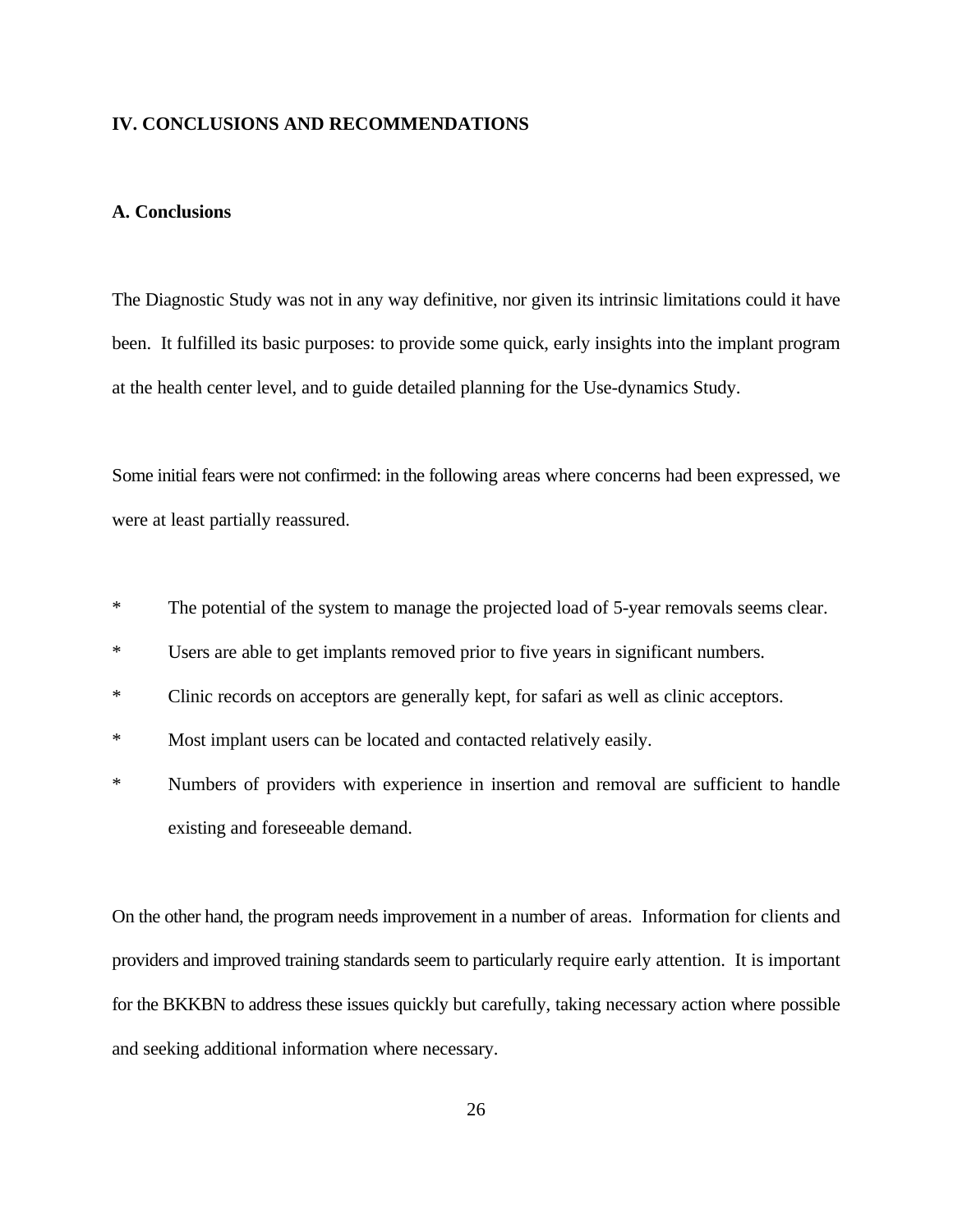#### **B. Recommendations**

1. BKKBN should immediately print up NORPLANT acceptor registers, one for each puskesmas, with name serial no., address, date of insertion, date of removal, reason for removal. This should be done retrospectively, to facilitate locating clients for removal, and prospectively, to maintain better contact and follow-up.

2. A series of actions should be begun immediately to improve the information base available in health centers and in the community.

a. Determination of how many of which materials have been printed, and sent where.

 b. Investigation into the development of the materials and the nature of testing for target populations.

 c. Investigation into the availability of funding for substantial printing and distribution of an appropriate set of IEC materials.

 d. A set of OR studies to determine an appropriate mix of IEC materials for health centers and communities, with cost alternatives.

3. The recent prohibition on insertions by non-physicians and insertions in non-clinical settings should be reviewed, to consider allowing implant services by trained non-physicians and services outside clinics, within appropriate standards for training and clinical management.

27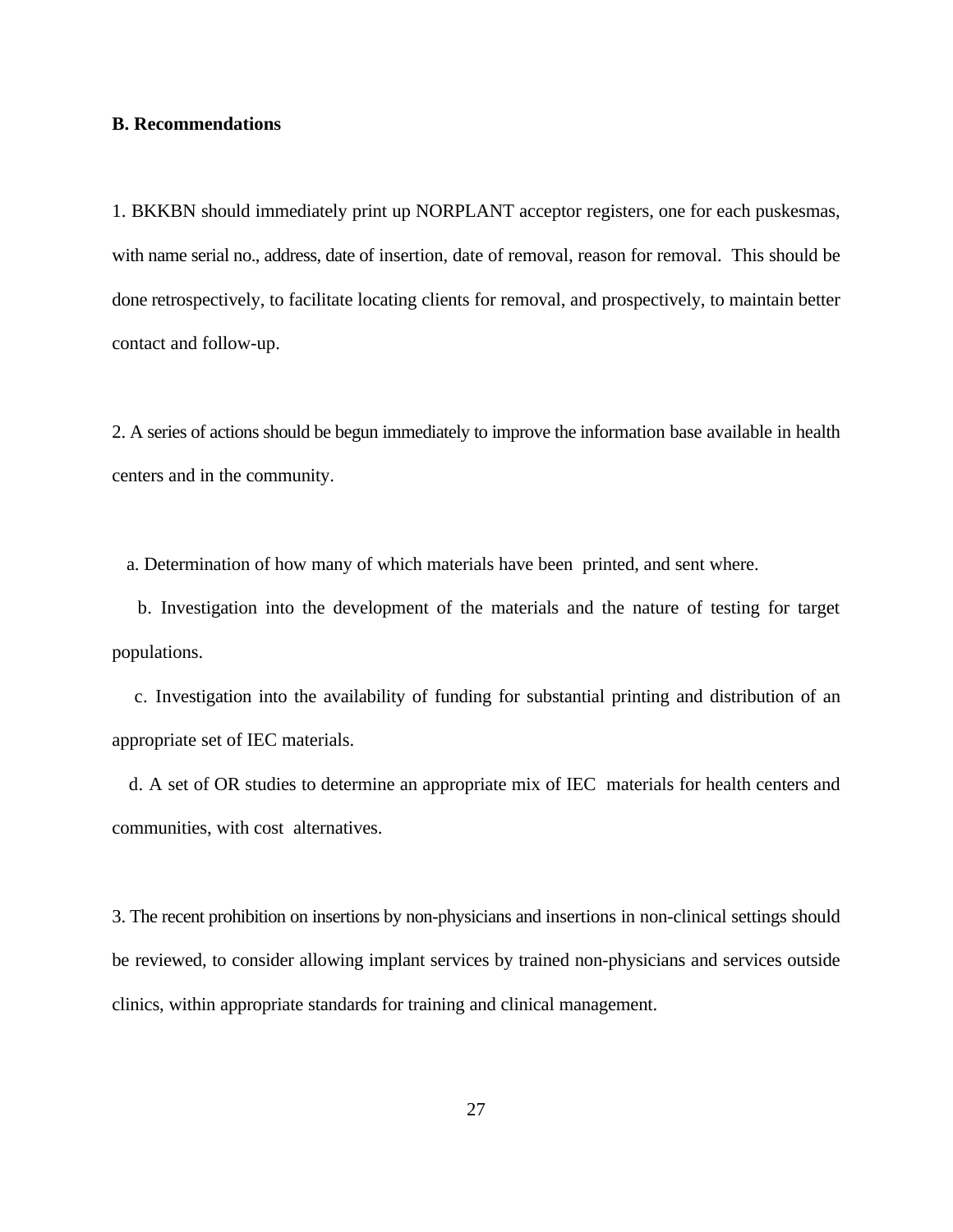4. Steps should be taken to improve the training of providers for implants, including priority to (1) proper use of information/ counselling; (2) clear guidelines for removal prior to 5 years; and (3) aseptic technique.

5. A program should be considered to send implant specialists on a brief visit to each kabupaten to improve implant services by teaching and exhorting the implementation of a few key procedures, such as:

- a. Keeping and using a log for NORPLANT acceptors;
- b. Ensuring availability and appropriate use of IEC

materials;

c. Clarifying policy on removals;

d. Clarifying appropriate treatment for prolonged bleeding;

e. Improving training procedures, including proper guide lines for training and how to match supply and demand for insertions and removals.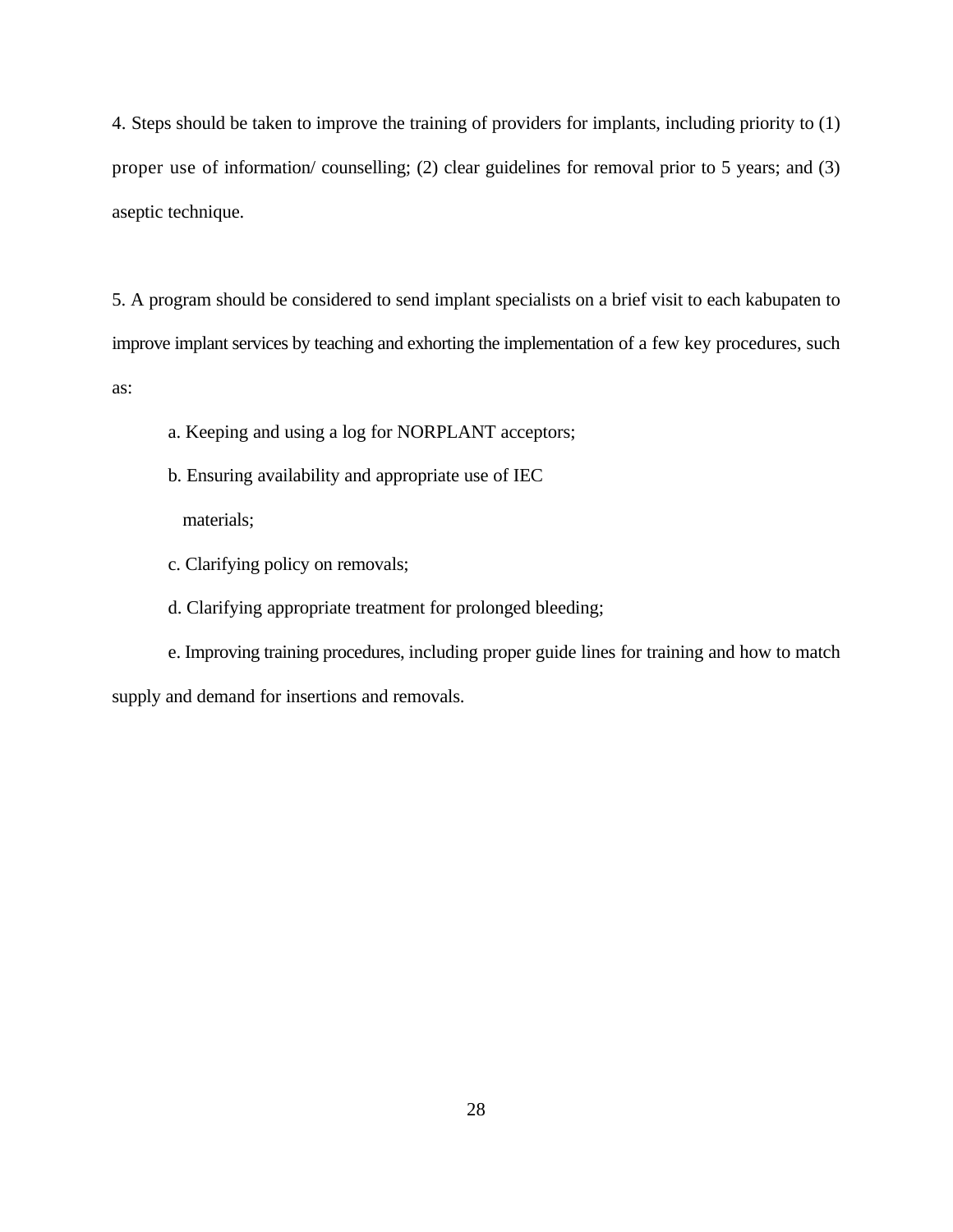#### **REFERENCES**

1. Segal, Sheldon J., "Development of NORPLANT implants." Studies in Family Planning, vol. 14, nos. 6/7, 1983, pp. 159-63.

2. BKKBN, Survey on NORPLANT in 5 provinces, 1988.

3. Yayasan Kusuma Buana, "Users' attitudes about NORPLANT Contraceptive Subdermal Implant." 1989.

4. Yayasan Kusuma Buana, "The study on Post Norplant acceptors in Jakarta and Semerang." 1991.

5. Yayasan Kusuma Buana, "Norplant removal study: Factors associated with due and overdue 5-year removal." Prepared for the Population Council, 1990.

6. Ward, Shiela, I.P. Sidi, R. Simmons, and G.B. Simmons, "Service delivery systems and quality of care in the implementation of NORPLANT in Indonesia." Report prepared for the Population Council, New York, February, 1990.

7. JSI, "Second Health and Population Project." submitted to Bureau of Contraceptive Services, National Family Planning Coordinating Board (BKKBN), Jakarta, August 31, 1990.

8. WHO, Special Program of Research Develoment and Research Training in Human Reproduction, Project No. 86925: "Post Monitoring Surveillance of NORPLANT." Study proposal, 1988.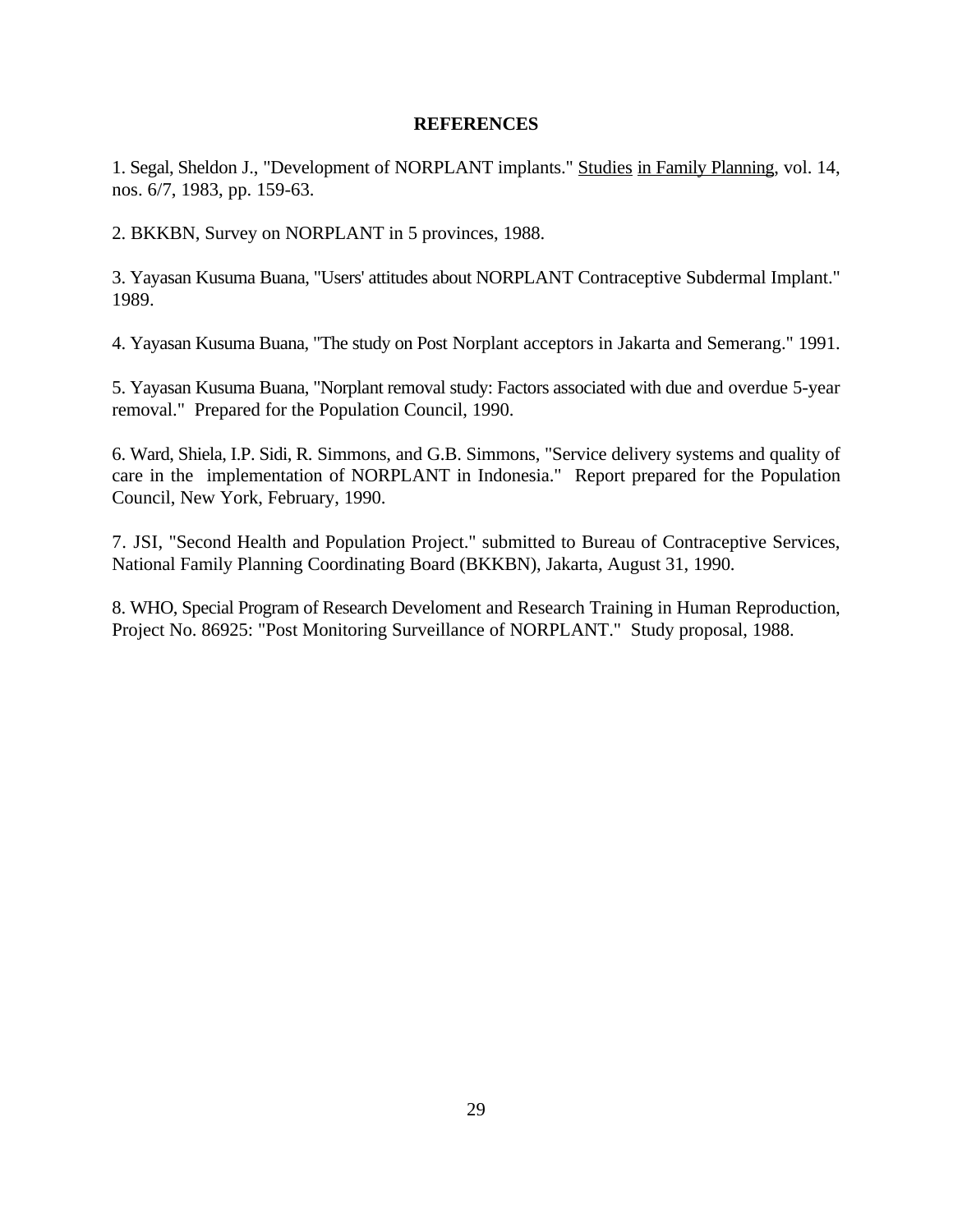# TABLE 1

Implant Acceptors by Province and Year, Indonesia, 19\*\* - 19\*\*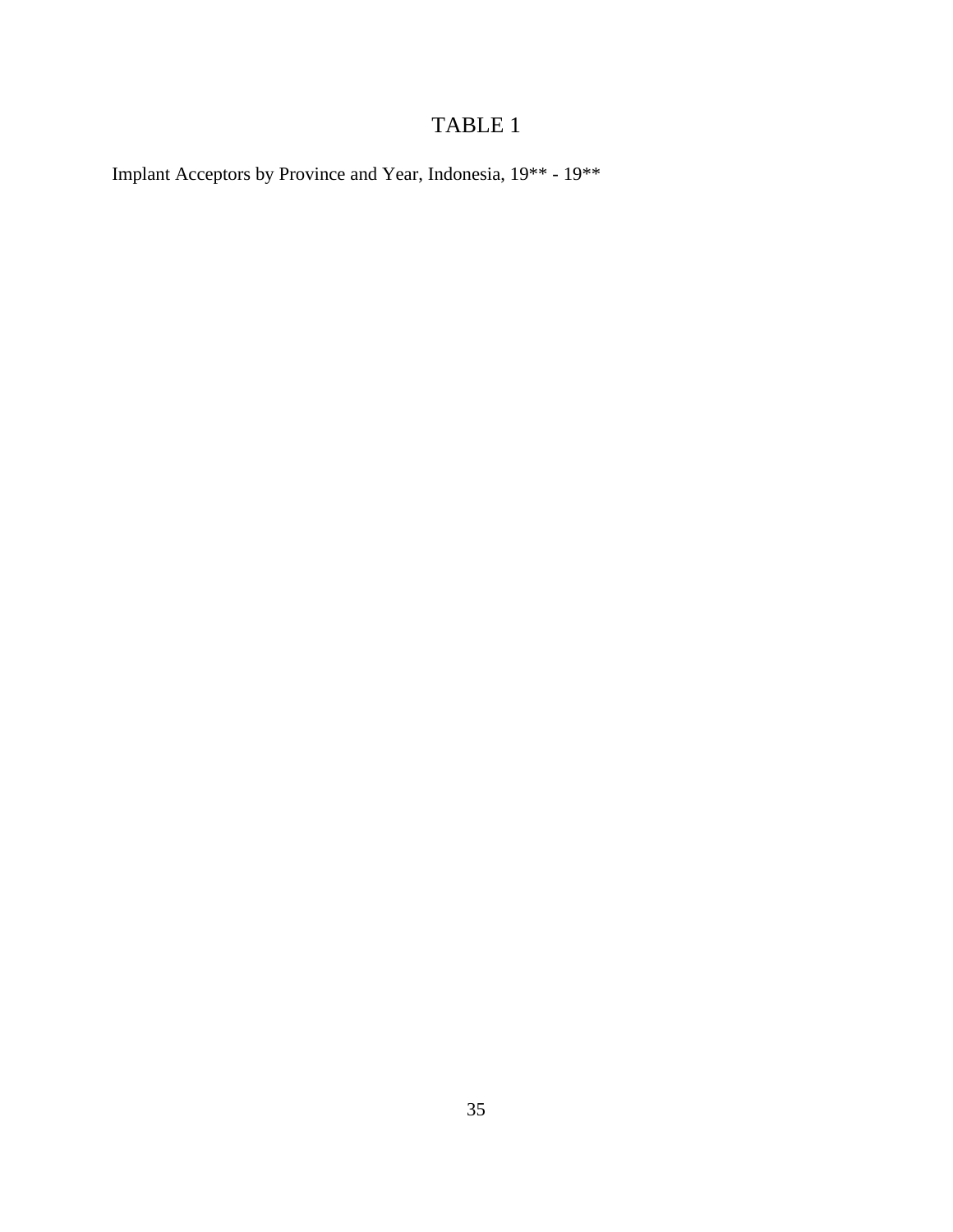## **TABLE 2**

## **Numbers of Implant Acceptors by Year for Sampled**

### **Health Centers, From BKKBN Provincial Data**

|        | <b>Puskesmas</b><br>$\ast$ | $\ast$ | 86-87 | $\ast$ | 87-88 | $\ast$ | 88-89        | $\ast$ | 89-90*  |        | $90-91*$       |        | <b>Total</b> | $\ast$  |
|--------|----------------------------|--------|-------|--------|-------|--------|--------------|--------|---------|--------|----------------|--------|--------------|---------|
|        |                            |        | 3)))) |        | 3))   |        | 3)<br>$)$ )) | 3))    |         |        |                |        |              |         |
| ∗      | <b>West Sumatra</b>        | $\ast$ |       | $\ast$ |       | $\ast$ |              | $\ast$ |         | $\ast$ |                | $\ast$ |              | $\ast$  |
| $\ast$ |                            | $\ast$ |       | $\ast$ |       | $\ast$ |              | $\ast$ |         | $\ast$ |                | $\ast$ |              | $\ast$  |
| $\ast$ | Lubuk Alung (Periaman)     | $\ast$ | 155   | $\ast$ | 129   | $\ast$ | 28           | $\ast$ | 23      | $\ast$ | 21             | $\ast$ | 356          | $\ast$  |
|        | * Bungus (Padang Mun.)     | $\ast$ | 101   | $\ast$ | 169   | $\ast$ | 28           | $\ast$ | 3       | $\ast$ | 38             | $\ast$ | 339          | $\ast$  |
|        | * Kuranji (Padang Mun.)    | $\ast$ |       | $\ast$ | 294   | $\ast$ | 65           | $\ast$ | 9       | $\ast$ | 7              | $\ast$ | 375          | $\ast$  |
| ∗      | Bayang Usang (Periaman)    | $\ast$ | 72    | $\ast$ | 123   | $\ast$ | 36           | $\ast$ | 8       | $\ast$ | $\overline{2}$ | $\ast$ | 241          | $\ast$  |
| ∗      | Duku (Periaman)            | $\ast$ | 33    | $\ast$ | 45    | $\ast$ | 3            | $\ast$ | 4       | $\ast$ | 34             | $\ast$ | 119          | $\ast$  |
| $\ast$ |                            | $\ast$ | 40    | $\ast$ | 59    | $\ast$ | 11           | $\ast$ | 36      | $\ast$ | 57             | $\ast$ | 203          | $\ast$  |
| $\ast$ | <b>West Java</b>           | $\ast$ |       | $\ast$ |       | $\ast$ |              | $\ast$ |         | $\ast$ |                | $\ast$ |              | $^\ast$ |
| $\ast$ |                            | $\ast$ |       | $\ast$ |       | $\ast$ |              | $\ast$ |         | $\ast$ |                | $\ast$ |              | $\ast$  |
| ∗      | Rangkasbitung              | *      | 93    | $\ast$ | 257   | $\ast$ | 194          | $\ast$ | 105     | $\ast$ | 143            | $\ast$ | 792          | $\ast$  |
| $\ast$ | Cibadak                    | $\ast$ | 105   | $\ast$ | 105   | $\ast$ | 87           | $\ast$ | 209     | $\ast$ | 187            | ∗      | 693          | $\ast$  |
| $\ast$ | Cimarga                    | $\ast$ | 130   | $\ast$ | 146   | $\ast$ | 120          | $\ast$ | 310     | $\ast$ | 230            | $\ast$ | 936          | $\ast$  |
|        | * Leuwidamar               | $\ast$ | 91    | $\ast$ | 291   | $\ast$ | 161          | $\ast$ | 93      | $\ast$ | 68             | $\ast$ | 704          | $\ast$  |
| ∗      | Sajira                     | $\ast$ | 259   | $\ast$ | 193   | $\ast$ | 147          | $\ast$ | 150     | $\ast$ | 126            | $\ast$ | 875          | $\ast$  |
|        | Cipanas                    | *      | 117   | $\ast$ | 339   | $\ast$ | 165          | $\ast$ | $364 *$ |        | 194            | $\ast$ | 1179         | $\ast$  |
|        |                            |        |       | 3      |       | 3      |              | 3      |         | 3      |                | 3      |              |         |
| $\ast$ | <b>Total</b>               | $\ast$ | 795   | $\ast$ | 1331  | $\ast$ | 874          | $\ast$ | 1231    | ∗      | 948            | $\ast$ | 5179         | $\ast$  |

#### +))))))))))))))))))))))))))))))))))))))))))))))))))))))))))))))))))))))))))), \* **Program Year** \*

\* Program year is from 4/1 to 3/31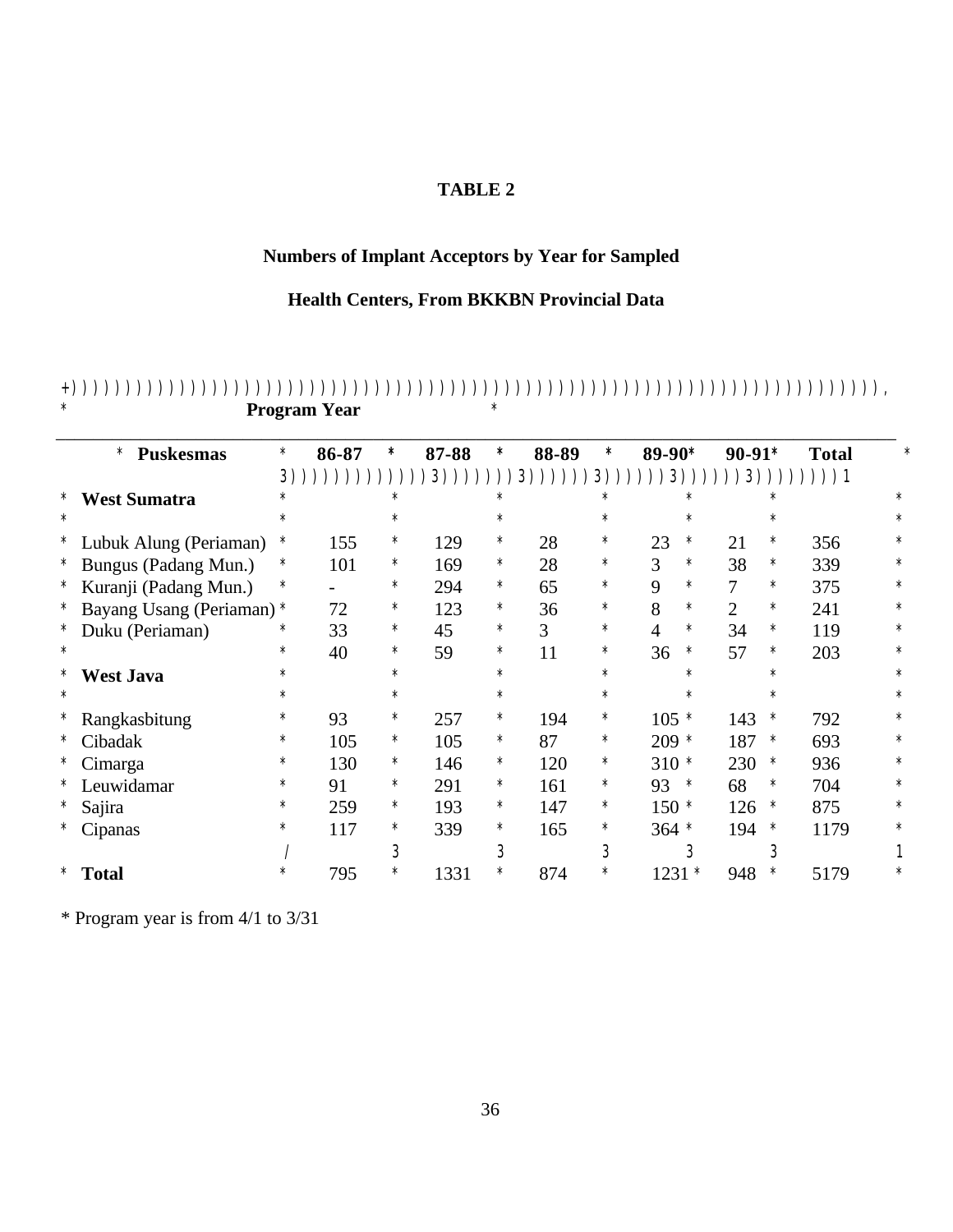

TABUL 3

implant Acceptors by Mean Center, and

Type of Service, 1986 87 o 1990 91

| <u> Program Year</u> |                           |                           |                     |                         |                                  |                           |  |
|----------------------|---------------------------|---------------------------|---------------------|-------------------------|----------------------------------|---------------------------|--|
|                      | 86-87                     | 87-88                     | 88-89               | 89-90                   | 90-91                            | <b>Total</b>              |  |
| <b>Puskesmas</b>     | <b>NC</b><br>$\mathsf{C}$ | <b>NC</b><br>$\mathsf{C}$ | <b>NC</b><br>C      | NC<br>$\mathsf{C}$      | C NC                             | $\mathsf{C}$<br><b>NC</b> |  |
| <b>West Sumatra</b>  |                           |                           |                     |                         |                                  |                           |  |
| Lubuk Alung          | 155<br>$\overline{0}$     | 6<br>90                   |                     |                         |                                  | 245<br>6                  |  |
| <b>Bungus</b>        |                           |                           |                     | 56<br>$\overline{0}$    | $\overline{2}$<br>$\overline{0}$ | 58<br>$\overline{0}$      |  |
| Kuranji              |                           |                           |                     | 8<br>$\overline{0}$     |                                  | 8<br>$\overline{0}$       |  |
| Bayang               | 13<br>39                  | 23<br>95                  |                     |                         |                                  | 36<br>134                 |  |
| Pasar Usang          | 13<br>20                  | 13<br>28                  | $\overline{2}$<br>1 | 3<br>1                  | 30<br>$\overline{4}$             | 32<br>83                  |  |
| Duku                 | 46<br>$\overline{0}$      |                           |                     |                         | 17 41                            | 29* 102*                  |  |
| <b>West Java</b>     |                           |                           |                     |                         |                                  |                           |  |
| Rangkasbitung        |                           | 108 157                   |                     |                         |                                  | 108 157                   |  |
| Cibadak              |                           | 45<br>39                  |                     |                         |                                  | 45<br>39                  |  |
| Cimaraga             |                           | 24<br>4                   |                     | 270<br>11               |                                  | 15 294                    |  |
| Leuwidamar           |                           |                           | 71<br>36            | 55<br>$\qquad \qquad -$ | 77<br>4                          | 75<br>168                 |  |
| Sajira               |                           |                           |                     | 85<br>1                 | 18 <sup>°</sup><br>92            | 19<br>177                 |  |
| Cipanas              |                           |                           |                     | 1<br>$\blacksquare$     | 6<br>4                           | 5<br>$\,6\,$              |  |
| Total                | 26 260                    | 199 433                   | 38<br>72            | 78 413                  | 49 246                           | 436 1420                  |  |

\* Includes 12 clinic and 15 non-clinic acceptors from 4191 to date

Note: Years do not always correspond to BKKBN fiscal year; reviews are not always complete.

 $\frac{\partial \mathcal{H}}{\partial \mathcal{F}}$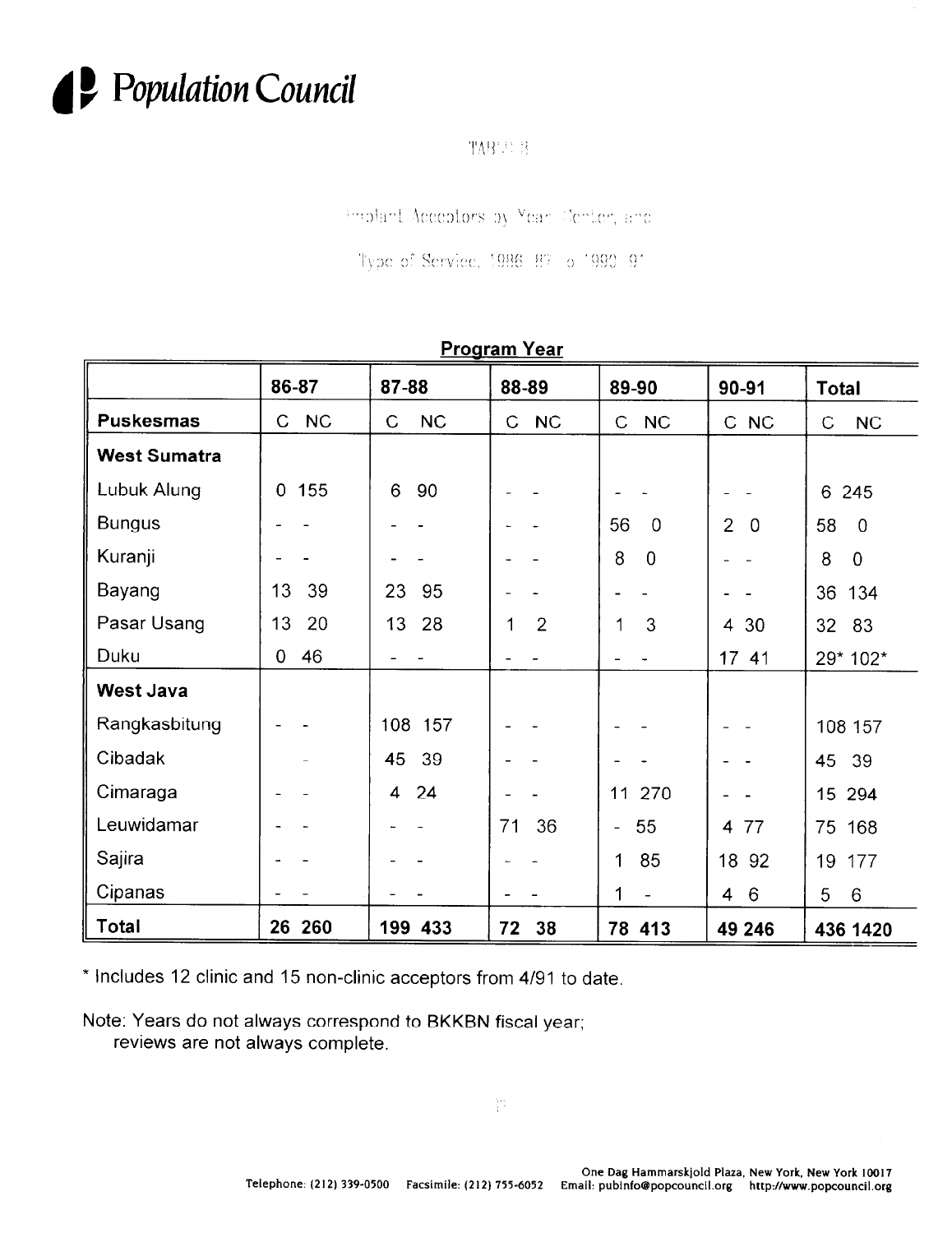

## **TABLE 4**

## **Estimated Current Users by Method and Year, Lebak, 1985-1991**

| Program<br>Year | <b>IUD</b> | <b>MS</b><br>FS | Implant | Inj.   | Pills  | Con. | Total  |
|-----------------|------------|-----------------|---------|--------|--------|------|--------|
| 85-86           | 1744       | $35*$           |         | 21.119 | 3,260  |      | 25,148 |
| 87-88           | 2032       | 781*            | 4,955   | 53,002 | 31,628 | 105  | 92,506 |
| 88-89           | 3147       | 582*            | 5,588   | 27,549 | 14,529 | 108  | 51,503 |
| 89-90           | 2842       | 1378*           | 11,529  | 33,922 | 21,764 | 6    | 71,441 |
| 90-91           | 3552       | 1846<br>577     | 14,505  | 48,456 | 22,536 | 78   | 91,550 |

## **Method**

\* Male and female sterilizations combined.

Note: Data for 1986-87 were unavailable during our visit. Method of estimation is not known.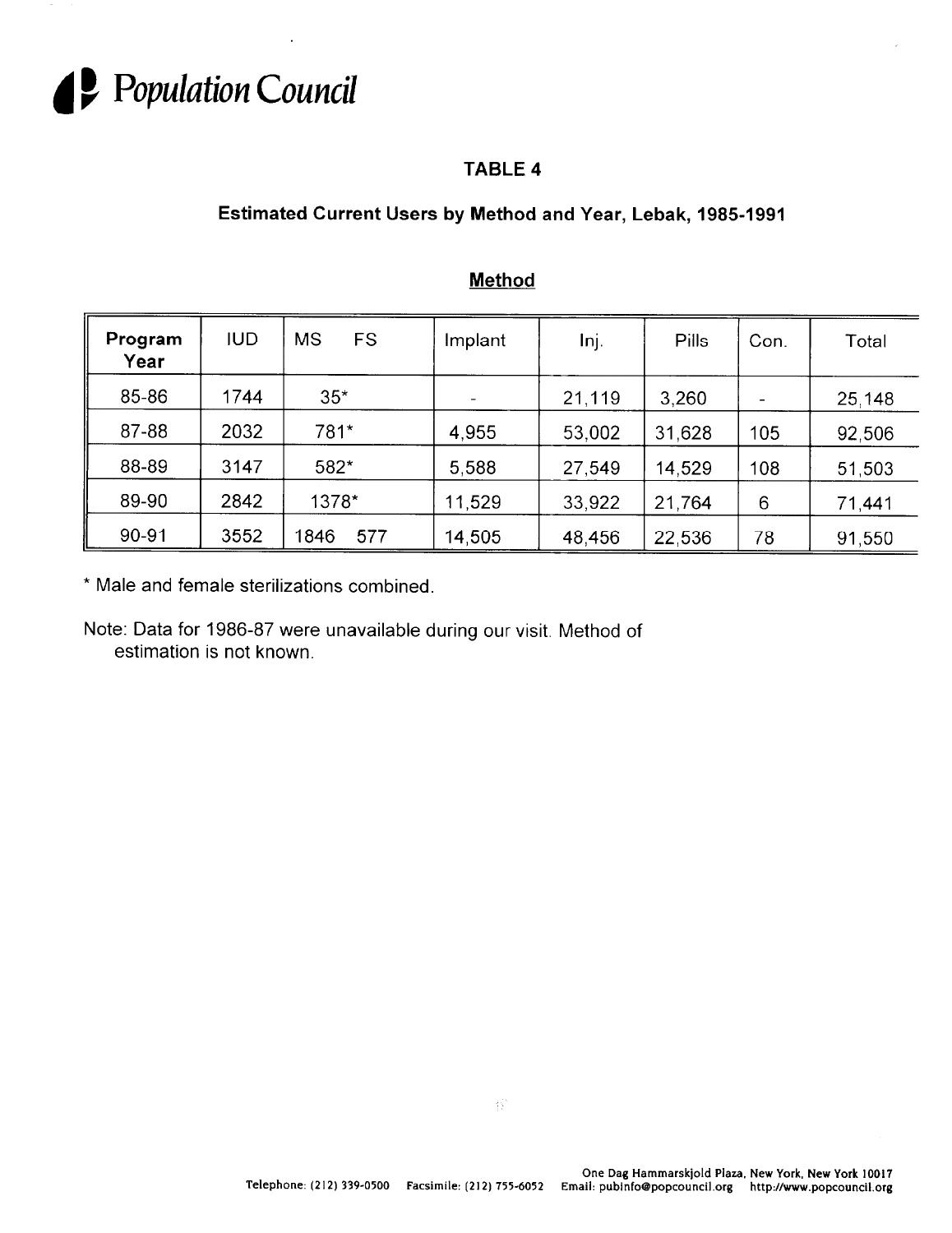|                              |              | Life Table              |                | Event Data from Sampled Acceptors, Combined Provinces |              |               |                    |                |      |
|------------------------------|--------------|-------------------------|----------------|-------------------------------------------------------|--------------|---------------|--------------------|----------------|------|
| $\boldsymbol{\underline{x}}$ | <u>N*(x)</u> | $\underline{W}(x)$      | <b>T(x)</b>    | P(x)                                                  | $\mathbf{x}$ | $N^*(x)$      | $\underline{W}(x)$ | <b>T(x)</b>    | P(x) |
| 0                            | 102.0        |                         |                | 1.000                                                 | 31           | 47.0          |                    |                | .838 |
| 1                            | 101.5        | 1                       | 1              | .990                                                  | 32           | 47.0          |                    |                | .838 |
| 2                            | 100.0        |                         | 1              | .980                                                  | 33           | 47.0          |                    | 1              | .820 |
| 3                            | 99.0         |                         | 1              | .970                                                  | 34           | 45.0          | 2                  |                | .820 |
| 4                            | 97.0         | $\overline{2}$          |                | .970                                                  | 35           | 43.5          | $\mathbf{1}$       |                | .820 |
| 5                            | 96.0         |                         |                | .970                                                  | 36           | 43.0          | 1                  |                | .820 |
| 6                            | 95.5         | 1                       |                | .970                                                  | 37           | 43.0          |                    | 1              | .801 |
| 7                            | 95.0         |                         |                | .970                                                  | 38           | 41.5          | 1                  |                | .801 |
| 8                            | 95.0         |                         | $\overline{2}$ | .950                                                  | 39           | 41.0          |                    |                | .801 |
| 9                            | 92.5         | 1                       | 1              | .940                                                  | 40           | 40.5          | 1                  |                | .801 |
| 10                           | 90.0         | $\mathbf{2}$            |                | .940                                                  | 41           | 39.5          | 1                  | 1              | .781 |
| 11                           | 87.5         | 3                       |                | .940                                                  | 42           | 38.0          |                    |                | .781 |
| 12                           | 85.5         | 1                       |                | .940                                                  | 43           | 38.0          |                    |                | .781 |
| 13                           | 83.5         | 3                       |                | .940                                                  | 44           | 37.5          | 1                  |                | .781 |
| 14                           | 81.0         | $\overline{\mathbf{2}}$ |                | .940                                                  | 45           | 36.5          | 1                  |                | .781 |
| 15                           | 79.0         | $\overline{2}$          |                | .940                                                  | 46           | 36.0          |                    |                | .781 |
| 16                           | 76.5         | 3                       |                | .940                                                  | 47           | 36.0          |                    |                | .781 |
| 17                           | 74.5         | 1                       |                | .940                                                  | 48           | 36.0          |                    |                | .781 |
| 18                           | 74.0         |                         |                | .940                                                  | 49           | 35.0          | $\overline{2}$     |                | .781 |
| 19                           | 74.0         |                         |                | .940                                                  | 50           | 29.5          | 9                  |                | .781 |
| 20                           | 73.5         | 1                       | 1              | .927                                                  | 51           | 21.0          | 8                  |                | .781 |
| 21                           | 72.0         |                         |                | .927                                                  | 52           | 17.0          |                    |                | .781 |
| 22                           | 70.5         | $\mathbf{3}$            |                | .927                                                  | 53           | 14.5          | 5                  |                | .781 |
| 23                           | 68.0         | $\overline{\mathbf{2}}$ | 1              | .913                                                  | 54           | 12.0          |                    |                | .781 |
| 24                           | 65.0         | $\overline{2}$          | 1              | .899                                                  | 55           | 12.0          |                    | 1              | .716 |
| 25                           | 61.0         | 4                       | 1              | .884                                                  | 56           | 9.5           | 3                  |                | .716 |
| 26                           | 58.0         |                         | $\overline{2}$ | .854                                                  | 57           | 7.5           | 1                  |                | .716 |
| 27                           | 56.0         |                         |                | .854                                                  | 58           | 7.0           |                    |                | .716 |
| 28                           | 54.5         | 3                       | 1              | .838                                                  | 59           | 6.0           | $\mathbf 2$        | 1              | .597 |
| 29                           | 49.5         | 5                       |                | .838                                                  | 60           | 3.0           | $\overline{2}$     | $\overline{2}$ | .199 |
| 30                           | 47.0         |                         |                | .838                                                  |              |               |                    |                |      |
|                              |              |                         |                |                                                       |              | <b>TOTALS</b> | 82                 | 20             |      |

Table 5

X = Ordinal month of observation  $N^*(x)$  = No. of woman/months of observation during month x  $W(x)$  = No. withdrawn from observation during month x  $T(x)$  = No. terminating (implants removed) during month x  $P(x)$  = Cumulative estimated probability of retaining the implants from insertion through the end of month x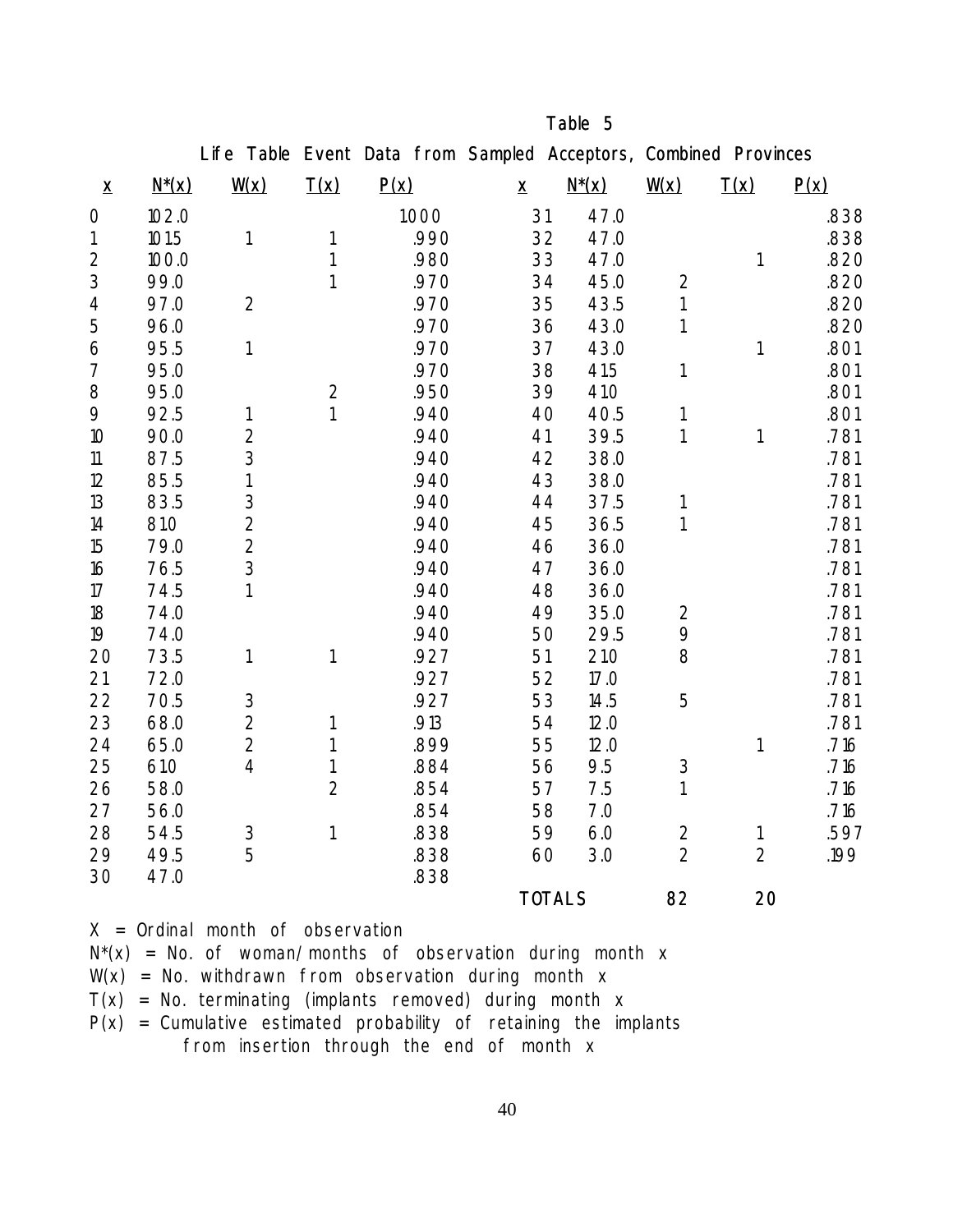## TABLE 6

# Implant Removals by Time Since Insertion and Cause

|                     | <b>Months Since</b><br><b>Insertion</b> | Cause of Removal                          |
|---------------------|-----------------------------------------|-------------------------------------------|
| <b>West Sumatra</b> |                                         |                                           |
|                     | 1                                       | Allergy at insertion site                 |
|                     | $\overline{2}$                          | Pain/swelling at insertion site           |
|                     | $\overline{\mathbf{3}}$                 | Headache, fever                           |
|                     | 8                                       | Heavy menstrual bleeding                  |
|                     | 8                                       | Fever                                     |
|                     | 9                                       | Menstrual bleeding problems               |
|                     | 20                                      | Afraid, heard rumors                      |
|                     | 33                                      | Menstrual bleeding problems               |
|                     | 37                                      | Prolonged menstrual bleeding              |
|                     | 59                                      | 5 years                                   |
|                     | 60                                      | 5 years                                   |
|                     | 60                                      | 5 years                                   |
| <b>West Java</b>    |                                         |                                           |
|                     | 23                                      | Vasectomy for husband                     |
|                     | 24                                      | Bleeding in insertion site (self-removal) |
|                     |                                         | <b>Blurred</b> vision                     |
|                     | 25                                      | Divorce; also lightheadedness             |
|                     | 26                                      | Prolonged menstrual bleeding              |
|                     | 26                                      | Lightheadedness, loss of appetite,        |
|                     | 28                                      | sore throat                               |
|                     |                                         | Menstrual bleeding problems               |
|                     | 41                                      | Menstrual bleeding problems; also wants   |
|                     | 55                                      | another child                             |
|                     |                                         |                                           |